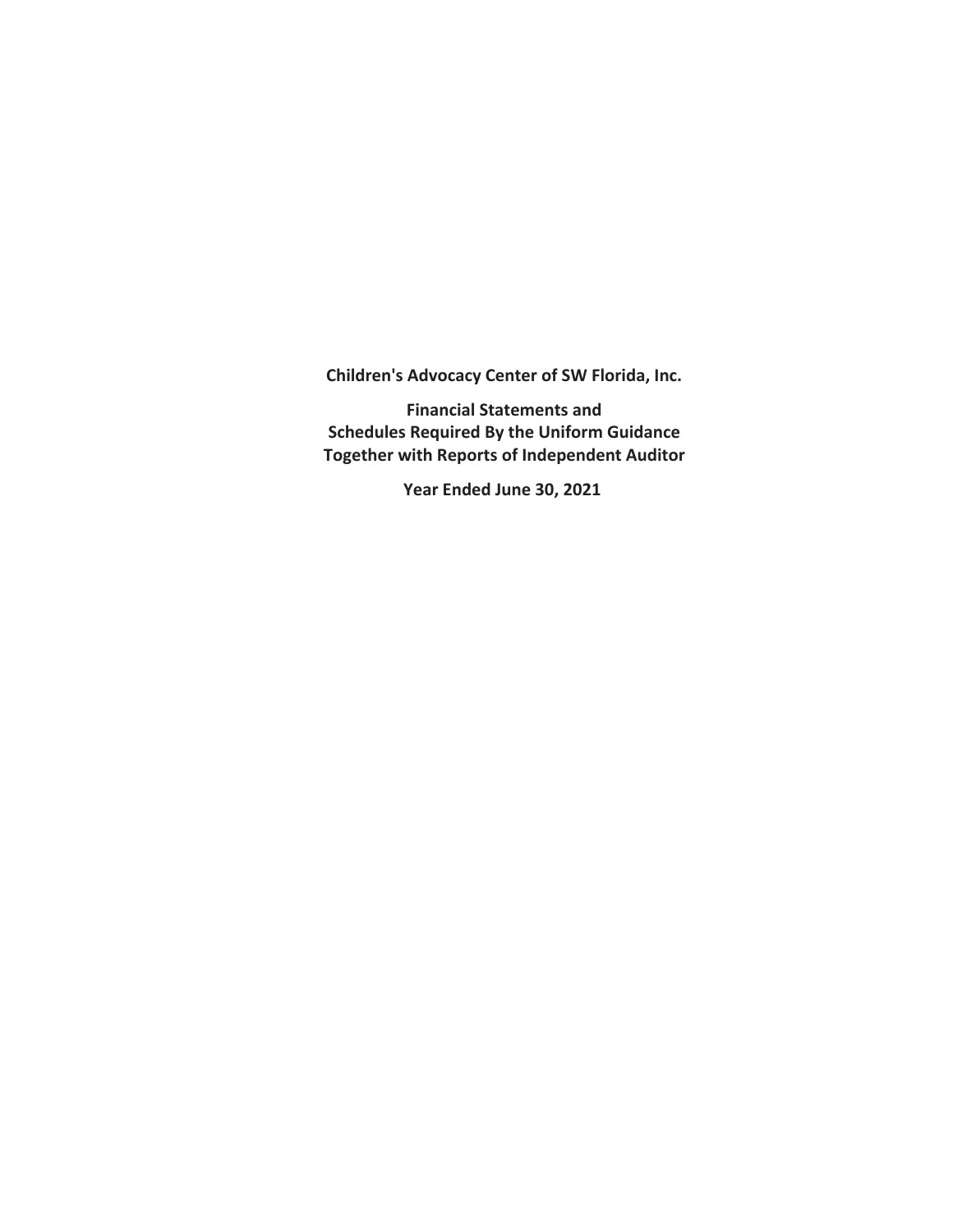## **Table of Contents**

| <b>Financial Statements</b>                                                                                                                                             |
|-------------------------------------------------------------------------------------------------------------------------------------------------------------------------|
|                                                                                                                                                                         |
|                                                                                                                                                                         |
|                                                                                                                                                                         |
|                                                                                                                                                                         |
|                                                                                                                                                                         |
| <b>Supplementary Information</b>                                                                                                                                        |
| Schedule of Expenditures of Federal Awards and State Financial Assistance21 - 22                                                                                        |
| Notes to Schedule of Expenditures of Federal Awards and State Financial Assistance23                                                                                    |
| <b>Additional Reports of Independent Auditor</b>                                                                                                                        |
| Independent Auditor's Report on Internal Control Over Financial Reporting and On                                                                                        |
| Compliance and Other Matters Based on An Audit of Financial Statements Performed in                                                                                     |
|                                                                                                                                                                         |
| Independent Auditor's Report on Compliance for Each Major Program and on Internal<br>Control Over Compliance Required by the Uniform Guidance, The Florida Single Audit |
| Act (Florida Statute 215.97) and Chapter 10.650 of the Rules of the Auditor General of                                                                                  |
|                                                                                                                                                                         |
| Schedule of Findings and Questioned Costs - Federal Awards and State Financial                                                                                          |
|                                                                                                                                                                         |
|                                                                                                                                                                         |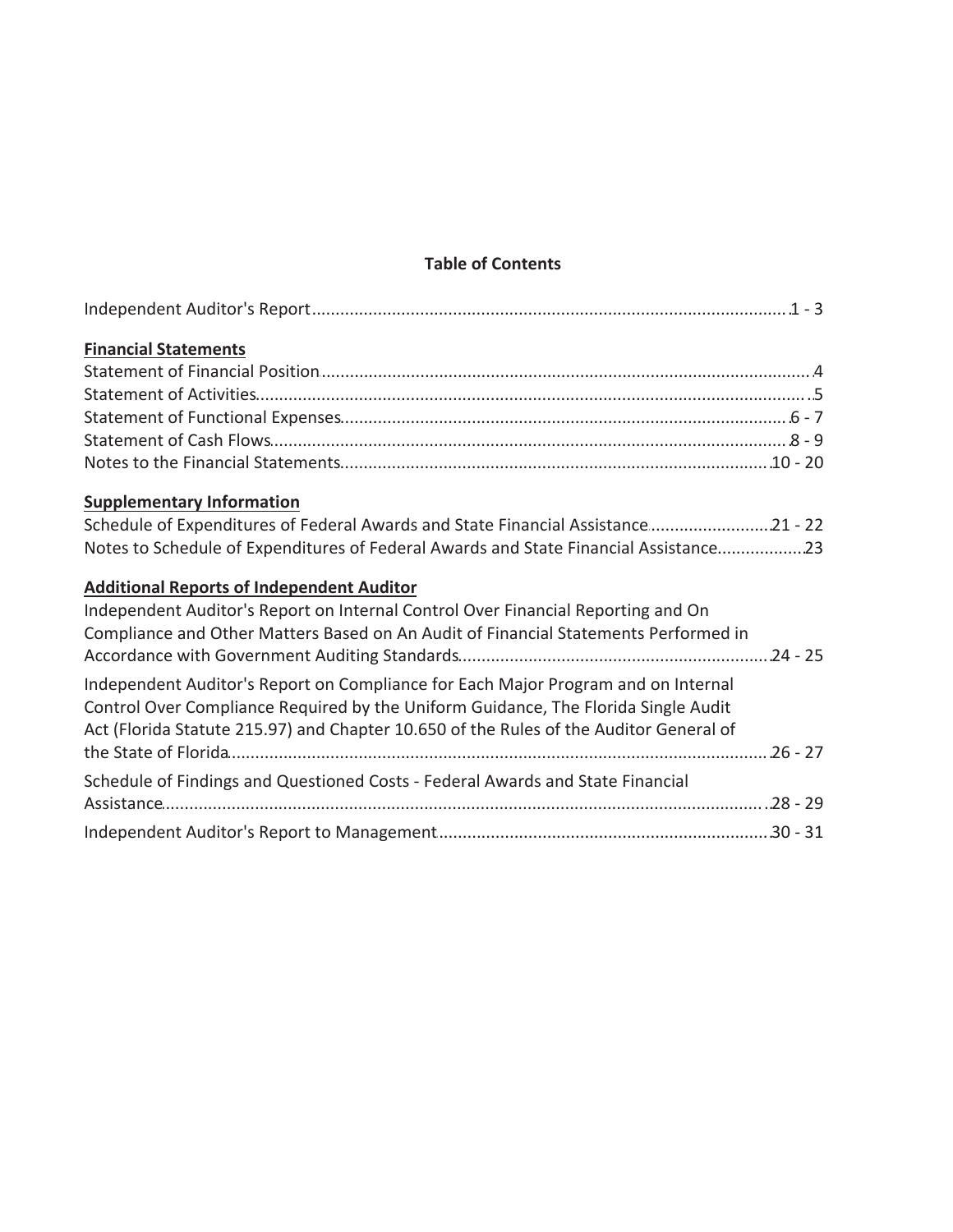

# INTEGRITY…..KNOWLEDGE…..SERVICE…..COMMITMENT®

## **Independent Auditor's Report**

To the Board of Directors Children's Advocacy Center of SW Florida, Inc. Fort Myers, Florida

## *Opinion*

We have audited the accompanying financial statements of Children's Advocacy Center of SW Florida, Inc. (the "Organization") (a non-profit corporation), which comprise the statement of financial position as of June 30, 2021 and the related statements of activities, functional expenses and cash flows for the year then ended, and the related notes to the financial statements.

In our opinion, the financial statements referred to above present fairly, in all material respects, the financial position of Children's Advocacy Center of SW Florida, Inc. as of June 30, 2021, and the changes in its net assets and its cash flows for the year then ended in accordance with accounting principles generally accepted in the United States of America.

## *Basis for Opinion*

We conducted our audit in accordance with auditing standards generally accepted in the United States of America. Our responsibilities under those standards are further described in the Auditor's Responsibilities for the Audit of the Financial Statements section of our report. We are required to be independent of Children's Advocacy Center of SW Florida, Inc. and to meet our other ethical responsibilities in accordance with the relevant ethical requirements relating to our audit. We believe that the audit evidence we have obtained is sufficient and appropriate to provide a basis for our audit opinion.

## *Responsibilities of Management for the Financial Statements*

Management is responsible for the preparation and fair presentation of the financial statements in accordance with accounting principles generally accepted in the United States of America, and for the design, implementation, and maintenance of internal control relevant to the preparation and fair presentation of financial statements that are free from material misstatement, whether due to fraud or error.

In preparing the financial statements, management is required to evaluate whether there are conditions or events considered in the aggregate, that raise substantial doubt about Children's Advocacy Center of SW Florida, Inc.'s ability to continue as a going concern within one year after the date that the financial statements are available to be issued.

**Fort Myers Ƈ Jacksonville\* Ƈ Miami Ƈ Naples\* Ƈ Orlando\* Ƈ Sanibel Ƈ Tampa\* Ƈ West Palm Beach\* \***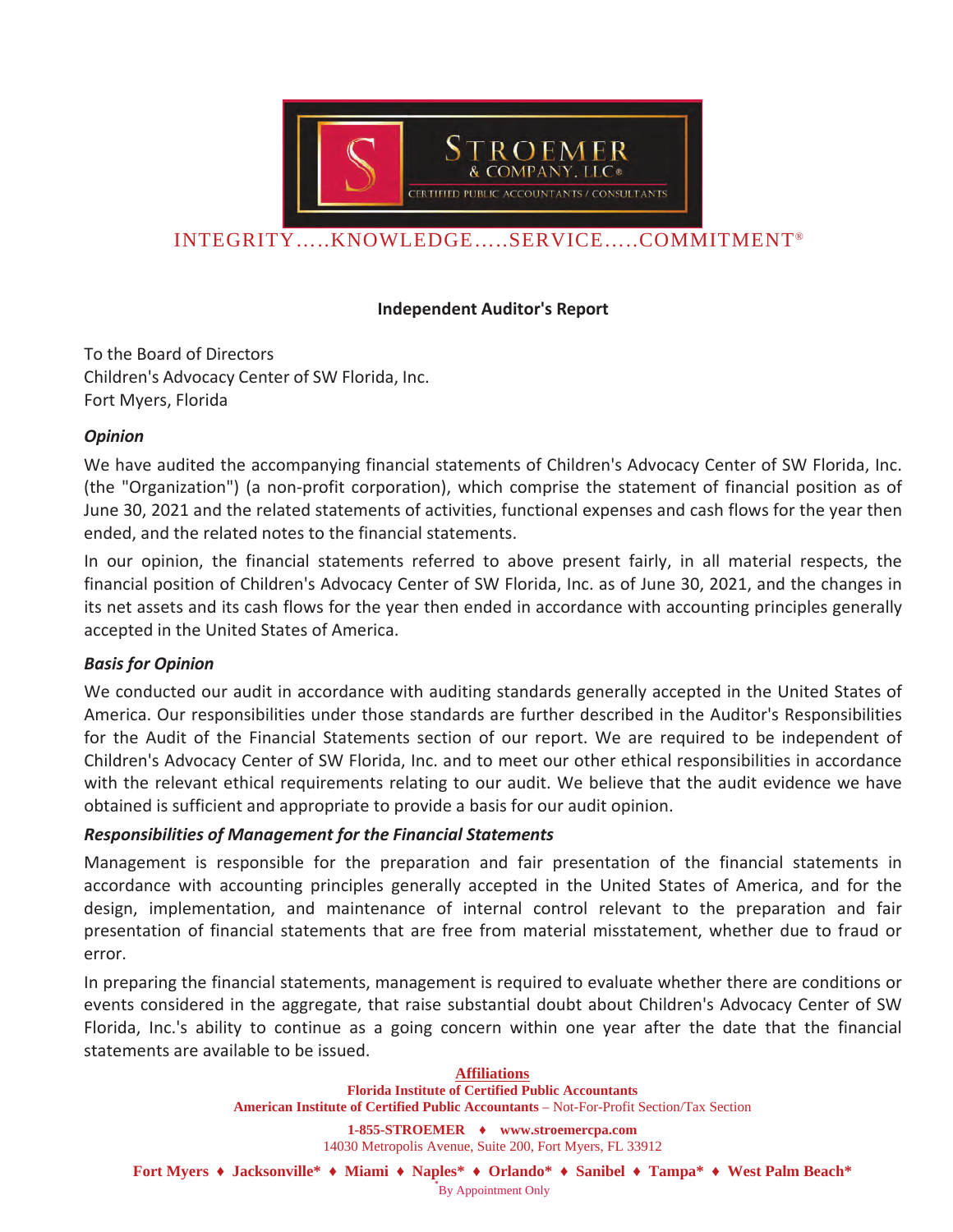## *Auditor's Responsibilities for the Audit of the Financial Statements*

Our objectives are to obtain reasonable assurance about whether the financial statements as a whole are free from material misstatement, whether due to fraud or error, and to issue an auditor's report that includes our opinion. Reasonable assurance is a high level of assurance but is not absolute assurance and therefore is not a guarantee that an audit conducted in accordance with generally accepted auditing standards will always detect a material misstatement when it exists. The risk of not detecting a material misstatement resulting from fraud is higher than for one resulting from error, as fraud may involve collusion, forgery, intentional omissions, misrepresentations, or the override of internal control. Misstatements, including omissions, are considered material if there is a substantial likelihood that, individually or in the aggregate, they would influence the judgment made by a reasonable user based on the financial statements.

In performing an audit in accordance with generally accepted auditing standards, we:

- Exercise professional judgment and maintain professional skepticism throughout the audit.
- Identify and assess the risks of material misstatement of the financial statements, whether due to fraud or error, and design and perform audit procedures responsive to those risks. Such procedures include examining, on a test basis, evidence regarding the amounts and disclosures in the financial statements.
- Obtain an understanding of internal control relevant to the audit in order to design audit procedures that are appropriate in the circumstances, but not for the purpose of expressing an opinion on the effectiveness of Children's Advocacy Center of SW Florida, Inc.'s internal control. Accordingly, no such opinion is expressed.
- Evaluate the appropriateness of accounting policies used and the reasonableness of significant accounting estimates made by management, as well as evaluate the overall presentation of the financial statements.
- Conclude whether, in our judgment, there are conditions or events, considered in the aggregate, that raise substantial doubt about Children's Advocacy Center of SW Florida, Inc.'s ability to continue as a going concern for a reasonable period of time.

We are required to communicate with those charged with governance regarding, among other matters, the planned scope and timing of the audit, significant audit findings, and certain internal control related matters that we identified during the audit.

## *Report on on Supplementary Information*

Our audit was conducted for the purpose of forming an opinion on the financial statements as a whole. The accompanying Schedule of Expenditures of Federal Awards and State Financial Assistance, as required by Title 2 U.S.*Code of Federal Regulations Part 200, Uniform Administrative Requirements, Cost Principles, and Audit Requirements for Federal Awards* ("Uniform Guidance"); the Florida Single Audit Act (Florida Statute 215.97) and Chapter 10.650 of the Rules of the Auditor General of the State of Florida; the Florida Single Audit Act (Florida Statute 215.97) and Chapter 10.650 of the Rules of the Auditor General of the State of Florida, is presented for the purposes of additional analysis and is not a required part of the financial statements. Such information is the responsibility of management and was derived from and relates directly to the underlying accounting and other records used to prepare the financial statements. The information has been subjected to the auditing procedures applied in the audit of the financial statements and certain additional procedures, including comparing and reconciling such information directly to the underlying accounting and other records used to prepare the financial statements or to the financial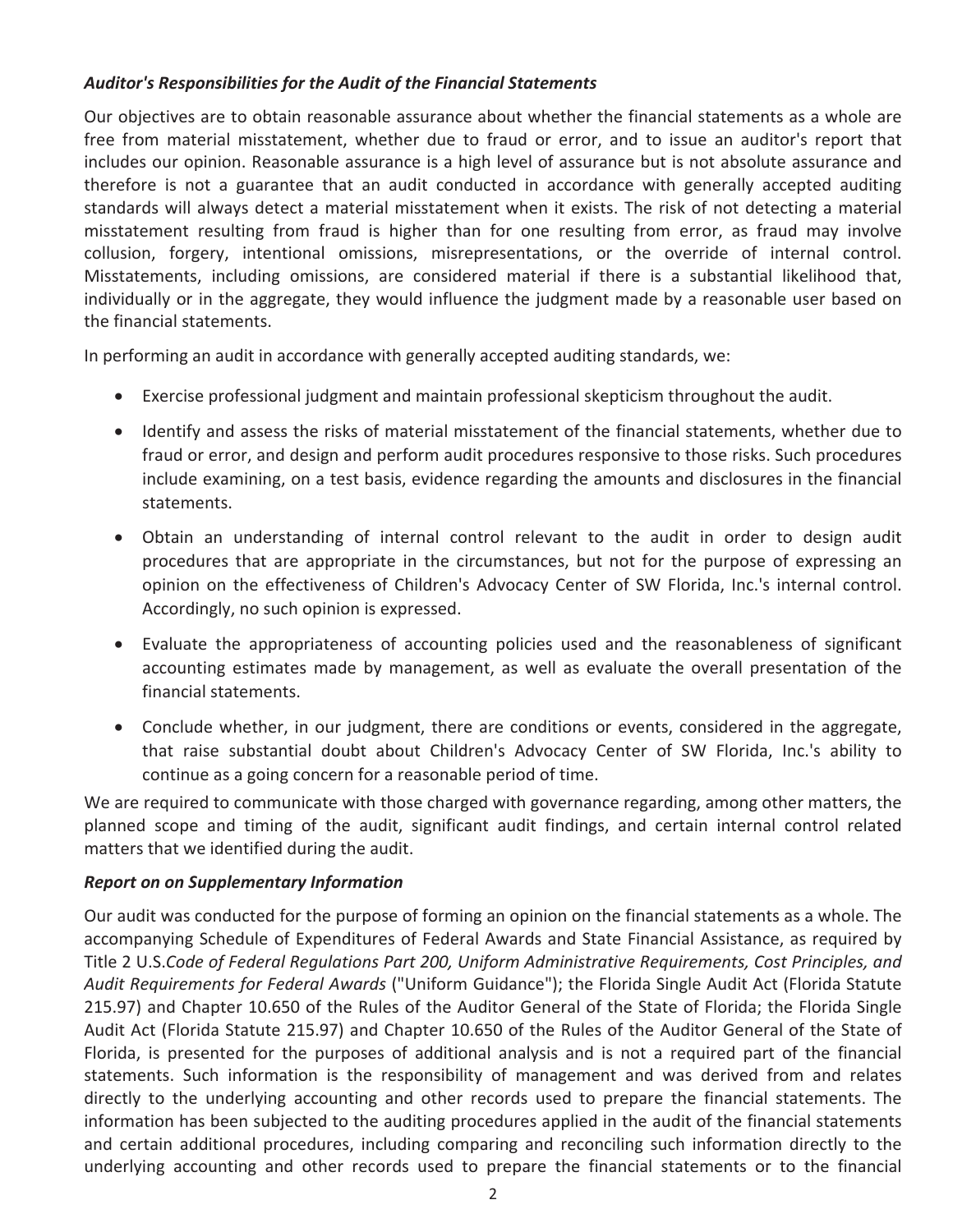statements themselves, and other additional procedures in accordance with auditing standards generally accepted in the United States of America. In our opinion, the information is fairly stated in all material respects in relation to the financial statements as a whole.

## *Other Reporting Required by Government Auditing Standards*

In accordance with Government Auditing Standards, we have also issued a report dated March 22, 2022, on our consideration of Children's Advocacy Center of SW Florida, Inc.'s internal control over financial reporting and on our tests of its compliance with certain provisions of laws, regulations, contracts, and grant agreements and other matters. The purpose of that report is solely to describe the scope of our testing of internal control over financial reporting and compliance and the results of that testing, and not to provide an opinion on the internal control over financial reporting or on compliance. That report is an integral part of an audit performed in accordance with *Government Auditing Standards* in considering Children's Advocacy Center of SW Florida, Inc.'s internal control over financial reporting and compliance.

D: Corregue

Stroemer & Company, LLC Fort Myers, Florida March 22, 2022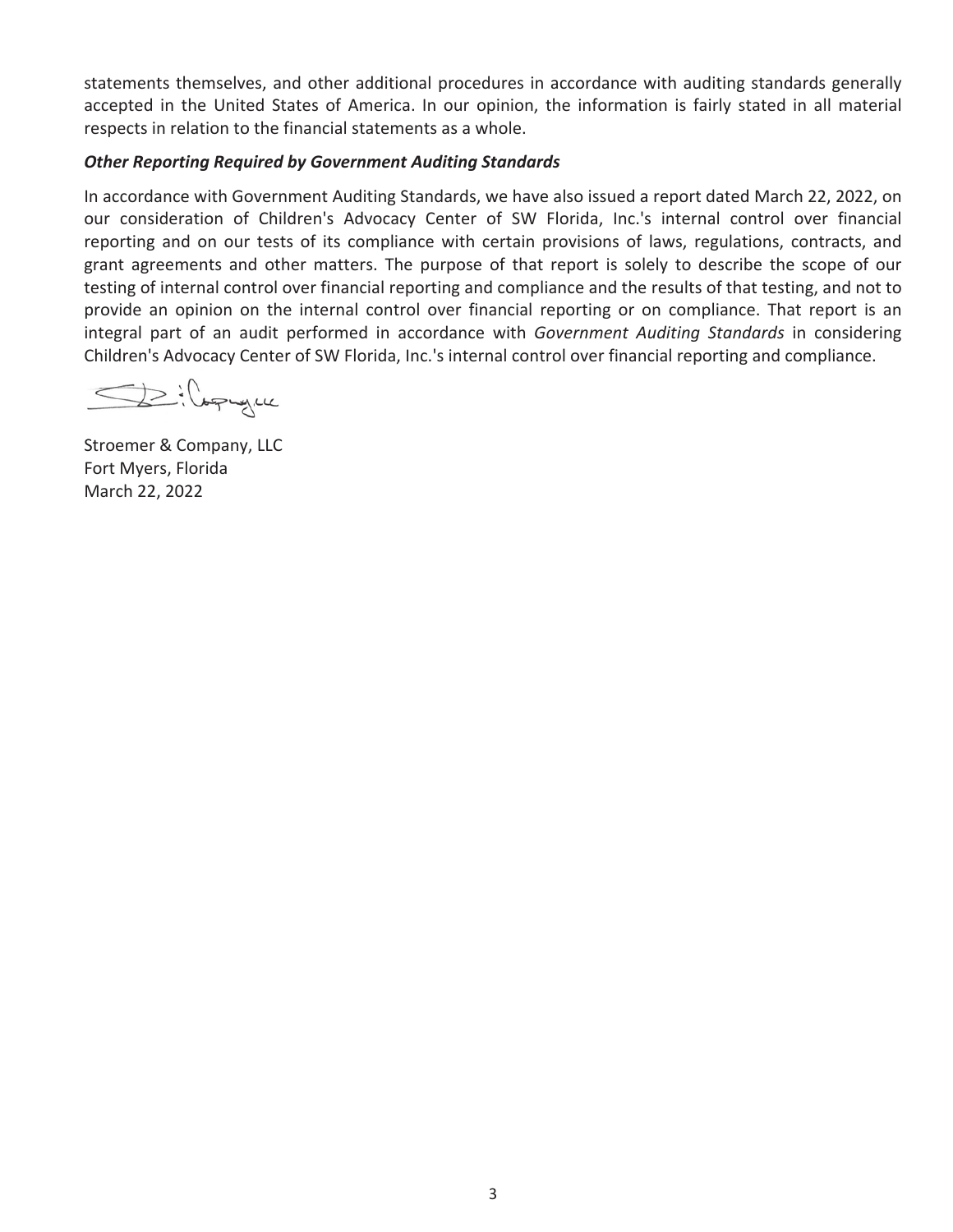## **Children's Advocacy Center of SW Florida, Inc. Statement of Financial Position June 30, 2021**

#### **Assets**

| <b>Current Assets</b>                        |               |
|----------------------------------------------|---------------|
| Cash and cash equivalents                    | \$1,958,179   |
| Beneficial interest in assets held by others | 14,500        |
| Accounts receivable                          | 516           |
| Grants receivable                            | 479,785       |
| Other receivables                            | 49,405        |
| Prepaid expenses                             | 69,913        |
| Total current assets                         | 2,572,298     |
| Property and equipment, net                  | 2,360,575     |
| <b>Total assets</b>                          | \$4,932,873   |
| <b>Liabilities and fund balances</b>         |               |
| <b>Current Liabilities</b>                   |               |
| Current portion of long-term debt            | \$<br>108,376 |
| Accounts payable                             | 25,670        |
| Accrued payroll                              | 106,260       |
| Accrued compensated absences                 | 152,022       |
| Other accrued liabilities                    | 52,163        |
| Refundable advance                           | 599,714       |
| <b>Total current liabilities</b>             | 1,044,205     |
| Long term debt, less current portion         | 167,856       |
| <b>Total liabilities</b>                     | 1,212,061     |
| <b>Net Assets</b>                            |               |
| Net assets without donor restrictions:       |               |
| Undesignated                                 | 3,656,839     |
| Board designated - Chaipel Memorial          | 11,115        |
| Total net assets without donor restrictions  | 3,667,954     |
| Net assets with donor restrictions           | 52,858        |
| Total net assets                             | 3,720,812     |
| Total liabilities and net assets             | \$4,932,873   |

The accompanying notes are an integral part of this statement.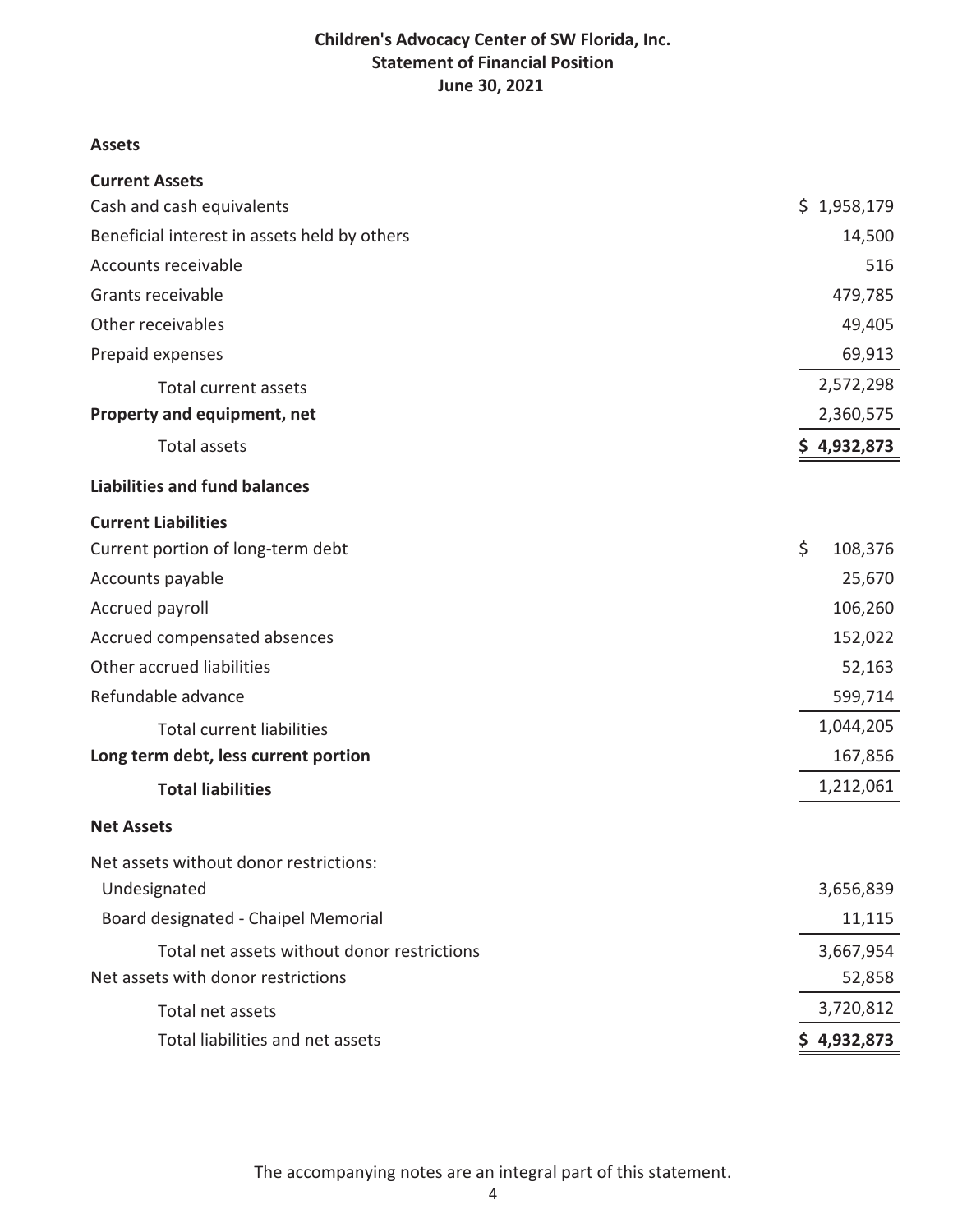## **Children's Advocacy Center of SW Florida, Inc. Statement of Activities For the Year Ended June 30, 2021**

|                                                             | Without      |              |                           |
|-------------------------------------------------------------|--------------|--------------|---------------------------|
|                                                             | Donor        | With Donor   |                           |
|                                                             | Restrictions | Restrictions | Total                     |
| <b>Changes in Net Assets</b>                                |              |              |                           |
| Grant revenue                                               | \$           |              | $$2,417,639$ $$2,417,639$ |
| Contributions                                               | 647,352      | 59,155       | 706,507                   |
| Other contracts, client and agency fees                     | 545,745      |              | 545,745                   |
| United Way                                                  | 362,100      |              | 362,100                   |
| Investment income                                           | 11,968       |              | 11,968                    |
| Fundraising - gross                                         | 6,014        |              | 6,014                     |
| Total support and revenue                                   | 1,573,179    | 2,476,794    | 4,049,973                 |
| Net assets released from restrictions                       |              |              |                           |
| Satisfaction of program restrictions - grants and contracts | 2,423,936    | (2,423,936)  |                           |
| Total                                                       | 3,997,115    | 52,858       | 4,049,973                 |
| <b>Operating Expenses</b>                                   |              |              |                           |
| <b>Program Services</b>                                     | 3,221,862    |              | 3,221,862                 |
| <b>Support Services</b>                                     | 495,420      |              | 495,420                   |
| Total expenses                                              | 3,717,282    |              | 3,717,282                 |
| Change in total net assets                                  | 279,833      | 52,858       | 332,691                   |
| Net assets, beginning of the year                           | 3,388,121    |              | 3,388,121                 |
| Net assets, end of year                                     | 3,667,954    | 52,858       | \$3,720,812               |

The accompanying notes are an integral part of this statement.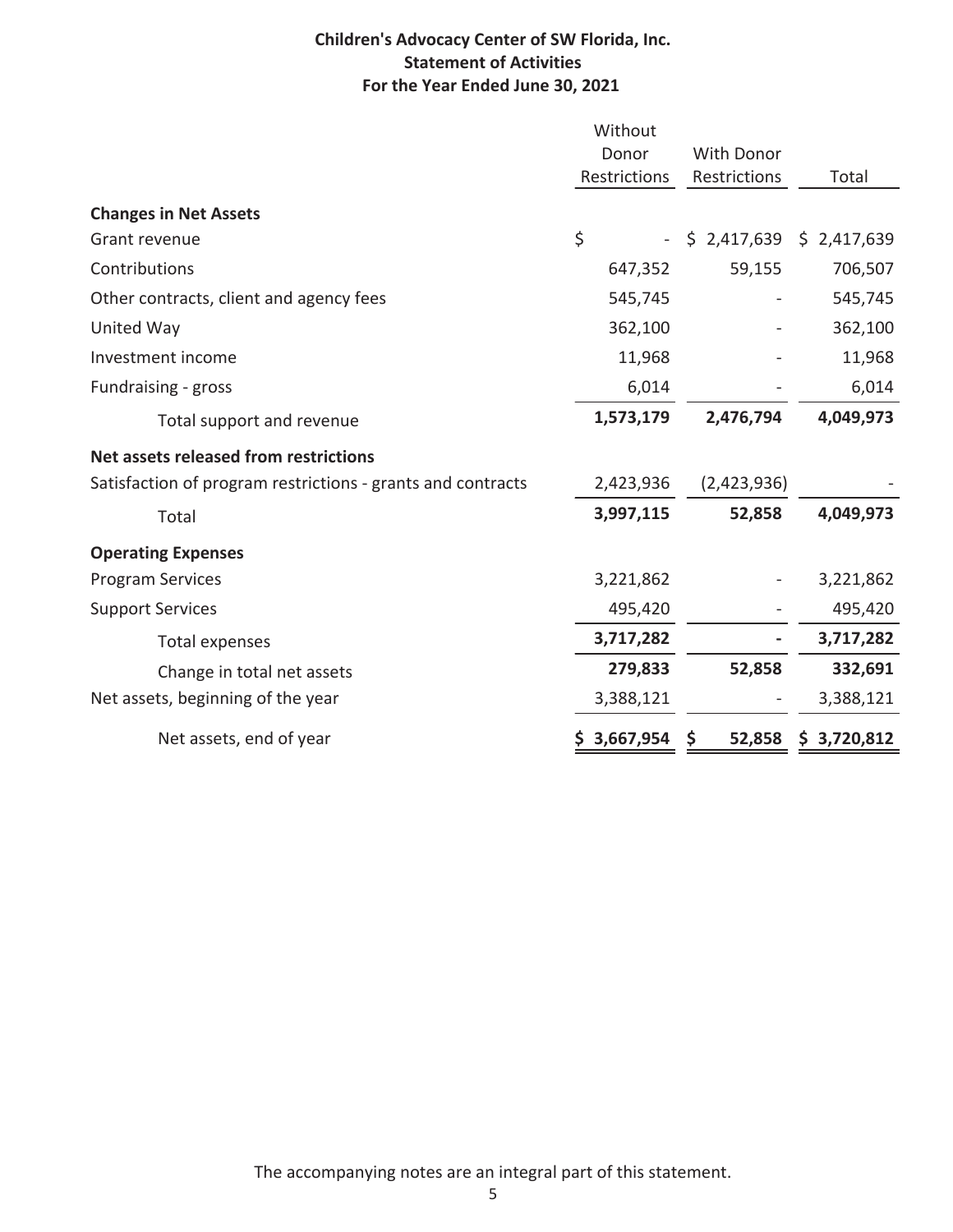Children's Advocacy Center of SW Florida, Inc. **Children's Advocacy Center of SW Florida, Inc.** Statement of Functional Expenses **Statement of Functional Expenses** For the Year Ended June 30, 2021 **For the Year Ended June 30, 2021**

62,055 60,345 42,195 39,526 36,150 32,920 29,849 28,690 12,506 10,216 80,452 15,997 14,600 12,000 7,374 5,129 417,787 185,834 Payroll taxes 91,760 41,183 25,675 158,618 21,830 5,386 27,216 185,834 9,797 7,597 5,432  $52,463,431$ Salaries \$ 1,212,417 \$ 550,025 \$ 338,006 \$ 2,100,448 \$ 290,587 \$ 72,396 \$ 362,983 \$ 2,463,431 Fringe benefits 178,208 112,659 60,008 350,875 49,079 17,833 66,912 417,787 Computer - 90,452 16,417 11,277 11,277 11,417 11,417 16,417 90,452 - 90,452 Furniture/equipment 61,164 621 621 621 621 620 62,055 - Furniture/equipment 62,055 Insurance 30,793 17,107 9,126 57,026 3,017 302 3,319 60,345 Supplies 21,534 11,964 6,381 39,879 2,105 211 2,316 42,195 Equipment lease 20,170 11,206 5,976 37,352 1,976 198 2,174 39,526 Maintenance 18,447 18,447 5,466 5,466 34,161 1,807 1,807 1,989 1,989 1,989 1,989 1,989 1,989 1,989 1,989 1,989 Office expense 2,158 2,649 1,763 6,570 3,043 184 3,227 9,797 Telephone 16,799 9,333 4,978 31,110 1,646 164 1,810 32,920 Utilities 14,605 8,114 7,130 29,849 ͲͲͲ 29,849 Janitorial 14,641 8,134 4,338 27,113 1,435 142 1,577 28,690 Travel and conferences 15,938 5,9388 5,9388 - 9,416 5,938 - 9 9 97 997 - 9 9 15,997 - 9 ATTORNEY - 14,600 ΤΗ 14,600 ΤΗ 14,600 ΤΗ 14,600 ΤΗ 14,600 ΤΗ 14,600 ΤΗ 14,600 ΤΗ 14,600 ΤΗ 14,600 ΤΗ 14,600 ΤΗ Interest expense 6,753 6,753 3,752 2,001 12,506 12,506 - ΠΕΡΓΕΡΙΣ 12,506 Audit 6,480 3,600 1,920 12,000 ͲͲͲ 12,000 Transcriptions 10,216 Ͳ Ͳ 10,216 ͲͲͲ 10,216 Dues and subscriptions 6,123 1,059 415 7,597 ͲͲͲ 7,597 Translation - Τ,374 - Τ,374 - Τ,374 - Τ,374 - Τ,374 - Τ,374 - Τ,374 - Τ,374 - Τ,374 - Τ,374 - Τ,374 - Τ,374 - Τ Professional fees 5,432 532 532 5,432 5,432 5,432 - Fees 5,432 - 5,432 - Fees του του του προϊ Printing 2,617 1,454 775 4,846 256 27 283 5,129 **Expenses Total** 66,912 27,216 499 3,319 2,316 1,577 283 1,810  $\sigma$ 362,983 2,174 1,989 3,227 **Total Alliance Prevention Total Administrative Fundraising Total Support Services Program Services Support Services** 72,396 17,833 5,386 **Fundraising** 198 302 211 182 184 164 142 G 27 Administrative 49,079 256 21,830 499 3,017 2,105 1,976 3,043 1,646 1,435 290,587 1,807 158,618 79,953 62,055 57,026 39,879 31,110 29,849 27,113 15,988 14,600 12,506 12,000 10,216 7,374 4,846 2,100,448 37,352 34,161 6,570 7,597 5,432 350,875 **Total** 60,008 25,675 655 415 158 775 338,006 270 9,126 6,381 5,976 5,466 1,763 4,978 7,130 4,338 2,001 1,920 Prevention 11,277 Program Services 112,659 11,964 11,206 10,248 2,649 9,333 8,114 8,134 3,600 1,059 1,454 41,183 5,917 3,752 4,742 550,025 16,417 621 17,107 Alliance **Family** 14,600 91,760 52,259 30,793 21,534 16,799 9,416 61,164 20,170 2,158 14,605 14,641 6,753 6,480 10,216 6,123 7,374 532 2,617  $5 1,212,417$ 178,208 18,447 Protection **Protection Team Child** Travel and conferences Dues and subscriptions Furniture/equipment Equipment lease Interest expense Professional fees Fringe benefits Office expense Transcriptions Maintenance Payroll taxes Translation Telephone Computer nsurance **Janitorial** Attorney Supplies Utilities Printing Salaries Audit

The accompanying notes are an integral part of this statement. The accompanying notes are an integral part of this statement.

6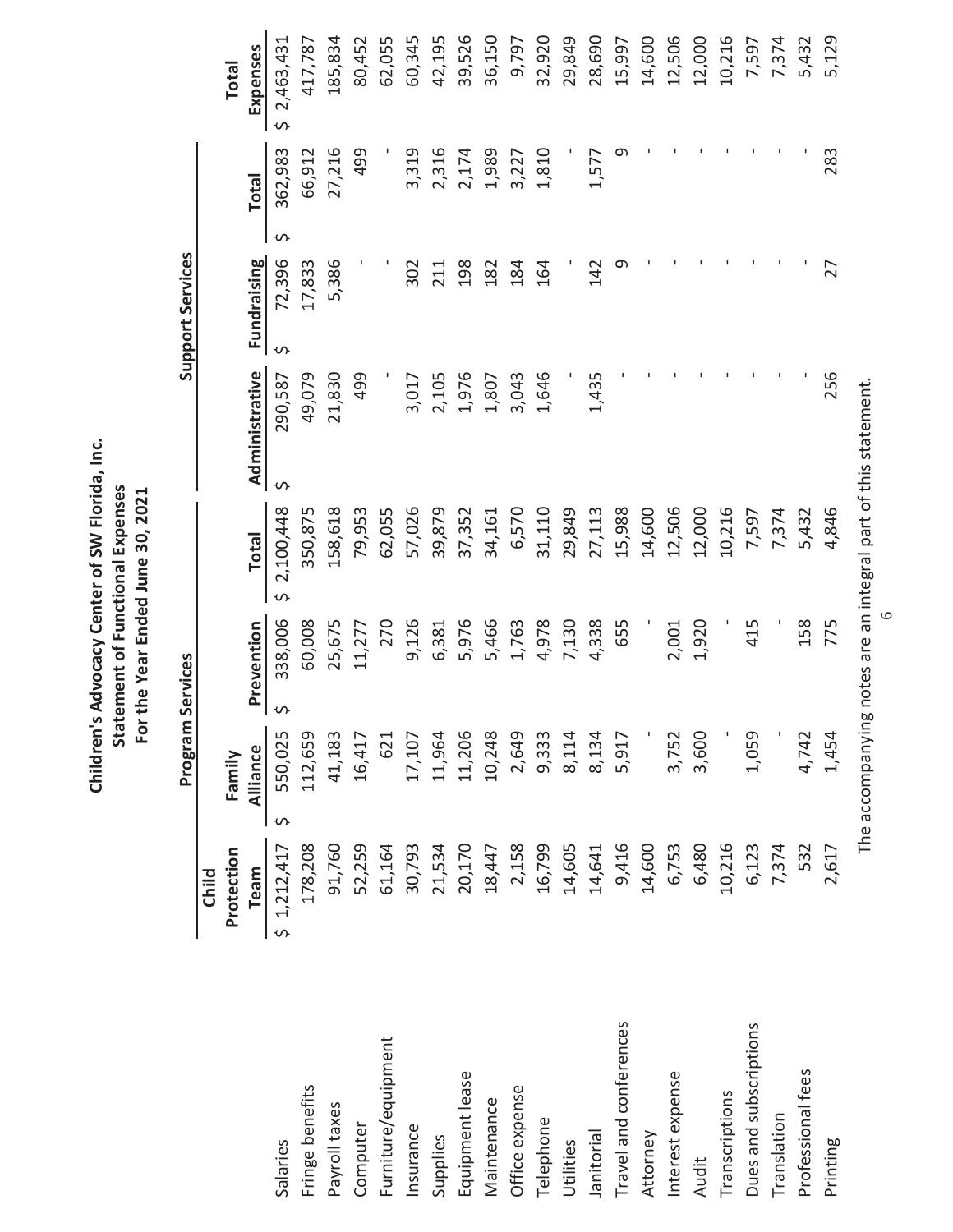Children's Advocacy Center of SW Florida, Inc. **Children's Advocacy Center of SW Florida, Inc.** Statement of Functional Expenses (Continued) **Statement of Functional Expenses (Continued)** For the Year Ended June 30, 2021 **For the Year Ended June 30, 2021**

5,089 11,033 456 180 4,065 3,530 3,008 2,960 2,579 1,308 1,262 311 3,615,663 101,619 3,717,282 Taxes and licenses  $2,597$   $4,810$   $4,810$   $4,810$   $4,810$   $2,54$   $2,54$   $2,54$ Bank charges ͲͲͲͲ 4,065 Ͳ 4,065 4,065 X-ray and lab 1 and lab 1 and 1 and 1 and 1 and 1 and 1 and 1 and 1 and 1 and 1 and 1 and 1 and 1 and 1 and 1 and 1 and 1 and 1 and 1 and 1 and 1 and 1 and 1 and 1 and 1 and 1 and 1 and 1 and 1 and 1 and 1 and 1 and 1 an Background fees 1,636 1,636 1,46 1,226 3,008 1,636 1,226 1,226 1,226 1,226 1,226 1,226 1,226 1,008 Field trips = Trips = Trips = Trips = Trips = Trips = Trips = Trips = Trips = Trips = Trips = Trips = Trips = T Pension plan fees 1,579 1,454 718 718 718 1,579 - 1,579 1,579 - 1,579 - 1,579 - 1,579 - 1,579 - 1,579 - 1,579 Postage/shipping 667 667 198 198 1,236 65 72 72 1,308 Security 644 358 358 191 1,193 63 63 62 1,193 63 69 69 1,19262 Fundraising expense expense 11,014 11,014 11,014 11,014 11,014 11,014 11,014 11,014 11,014 11,014 11,014 11,014 Advertising - Αcompact 128 68 456 128 - Αcompact 128 68 1296 1296 1296 1297 1298 1298 1208 1208 1208 1208 1208 Training and education 158 88 311  $47$  293 16 16 16 16 17 MASTE disposal 1800 Tessods: Disposal 1800 Tessods: Disposal 1800 Tessods: Disposal 1800 Tessods: Pl **depreciation 1,810,192 823,436 492,204 3,125,832 381,743 108,088 489,831 3,615,663** Depreciation 51,856 28,809 15,365 96,030 5,081 508 5,589 101,619 Total expenses \$ 1,862,048 \$ 552,245 \$ 507,569 \$ 3,221,862 \$ 386,824 \$ 108,596 \$ 495,420 \$ 3,717,282 **Expenses Total** ∥م 69 5,589 279 72  $\frac{8}{18}$ 489,831 495,420 4,065 11,014 **Total Alliance Prevention Total Administrative Fundraising Total** ∥مه Support Services **Program Services Support Services** 508 **Fundraising** 108,596 25  $\circ$ 11,014 108,088 اامه Administrative 386,824 254 4,065 65 63  $16$ 381,743 5,081 اا⊕ 96,030 4,810 3,530 3,008 2,960 2,579 1,236 1,193  $\overline{c}$ 456 293 180  $\frac{2}{3}$ , 221, 862 3,125,832 **Total** 492,204 770 1,226 2,960 198 15,365 507,569 Prevention 407 191  $\overline{0}$ 89  $47$ Program Services ຜ∥ 146 28,809 852,245 1,443 718 371 358 128 88 823,436 Alliance **Family** ക∥ 3,530 1,636 260 1,862,048 2,597 1,454 644 158 180 667 1,810,192 51,856 Protection **Protection Child Team** الم Training and education Total expenses before **Total expenses before** Field trips - program Fundraising expense Taxes and licenses Pension plan fees Postage/shipping Background fees **Total expenses** Waste disposal depreciation Bank charges X-ray and lab Depreciation Advertising Security

The accompanying notes are an integral part of this statement. The accompanying notes are an integral part of this statement.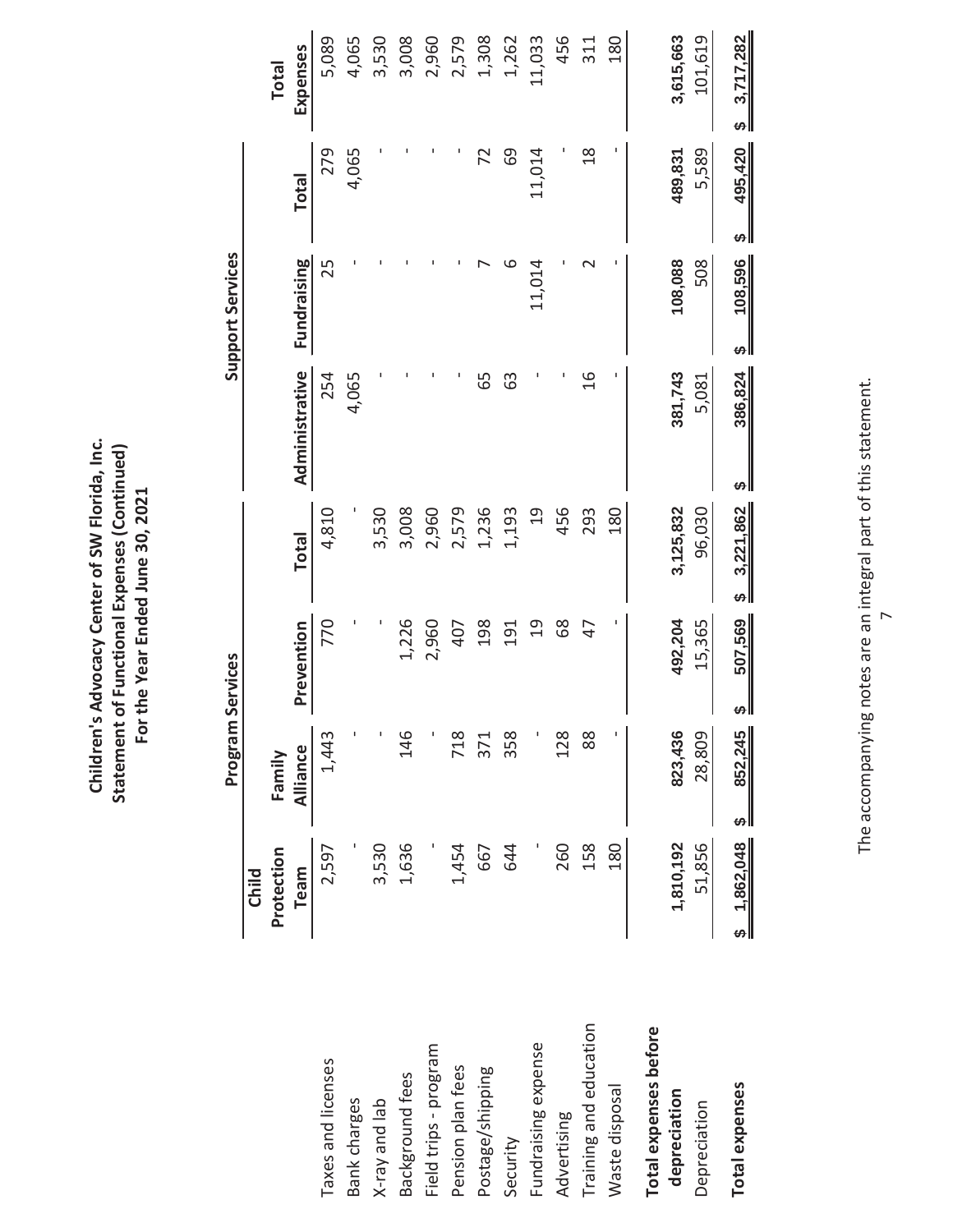## **Children's Advocacy Center of SW Florida, Inc. Statement of Cash Flows For the Year Ended June 30, 2021**

| Cash flows from operating activities:                      |                 |
|------------------------------------------------------------|-----------------|
| Cash received from grants                                  | \$<br>2,327,039 |
| Cash received from contributions                           | 695,777         |
| Cash received from other contracts, client and agency fees | 541,461         |
| Cash received from United Way                              | 362,100         |
| Interest income received                                   | 8,822           |
| Cash received from fundraising                             | 6,014           |
| Interest paid                                              | (12,506)        |
| Cash paid to suppliers and employees                       | (3,519,766)     |
| Net cash provided by operating activities                  | 408,941         |
| Cash flows from investing activities:                      |                 |
| Acquisition of property and equipment                      | (15, 694)       |
| Net cash used in investing activities                      | (15, 694)       |
| <b>Cash flows from Financial activities:</b>               |                 |
| Repayments on long-term debt                               | (155, 010)      |
| Net cash used in financing activities                      | (155, 010)      |
| Net increase in cash and cash equivalents                  | 238,237         |
| Cash and cash equivalents at beginning of year             | 1,719,942       |
| Cash and cash equivalents at end of period                 | 1,958,179<br>\$ |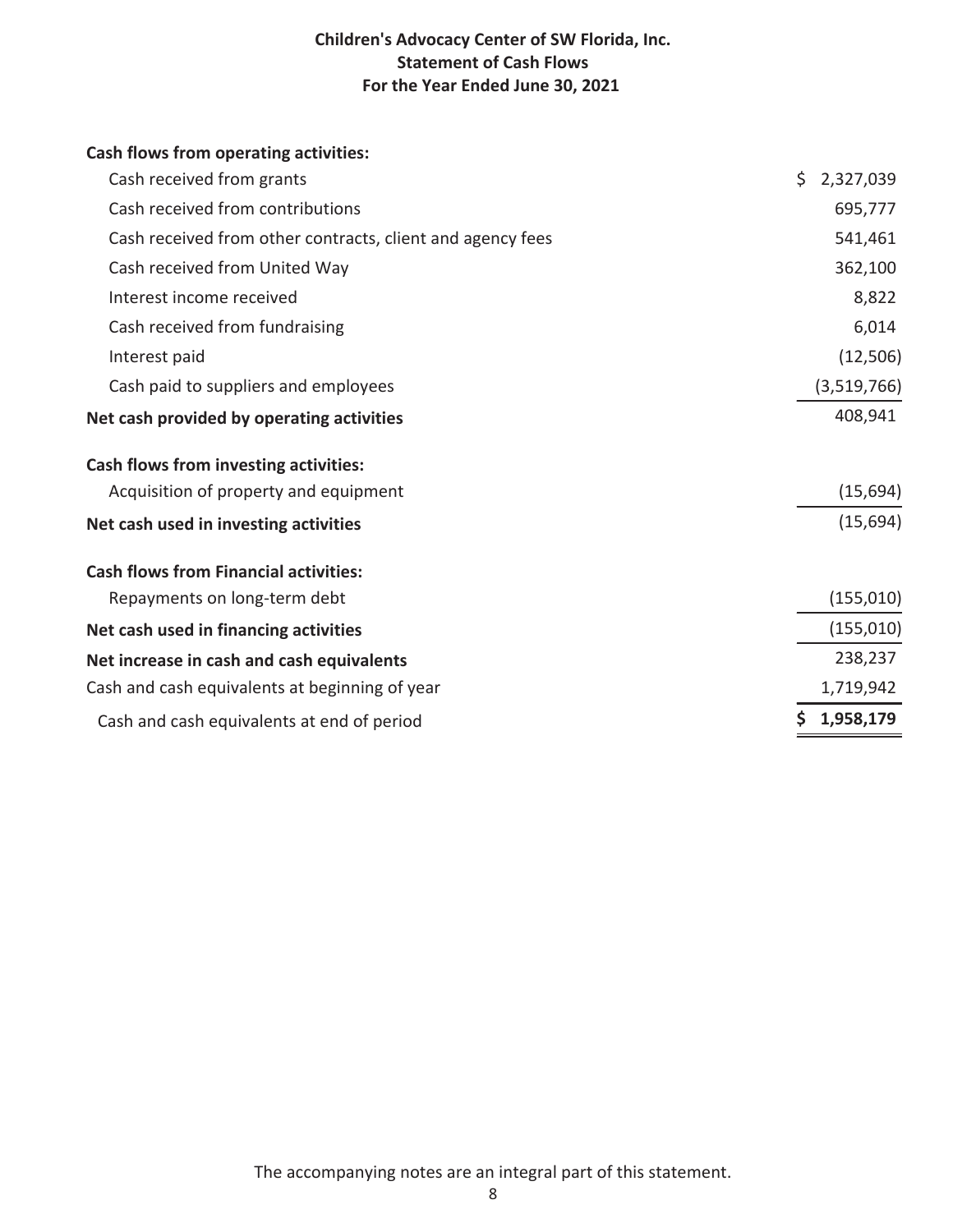## **Children's Advocacy Center of SW Florida, Inc. Statement of Cash Flows (Continued) For the Year Ended June 30, 2021**

| Reconciliation of change in total net assets to net cash provided by operating activities |               |
|-------------------------------------------------------------------------------------------|---------------|
| Change in total net assets                                                                | \$<br>332,691 |
| Adjustments:                                                                              |               |
| Depreciation                                                                              | 101,619       |
| Unrealized gain                                                                           | (3, 146)      |
| (Increase)/decrease in assets:                                                            |               |
| Pledges receivable                                                                        | (100)         |
| Grants receivable                                                                         | (90, 600)     |
| Other receivables                                                                         | (4, 184)      |
| Prepaid expenses                                                                          | (2,594)       |
| Increase/(decrease) in liabilities:                                                       |               |
| Accounts payable                                                                          | 15,998        |
| Accrued payroll                                                                           | 37,287        |
| Accrued compensated absences                                                              | 28,908        |
| Other accrued liabilities                                                                 | 3,792         |
| Deferred revenue                                                                          | (10, 730)     |
| Net cash provided by operating activities                                                 | \$<br>408,941 |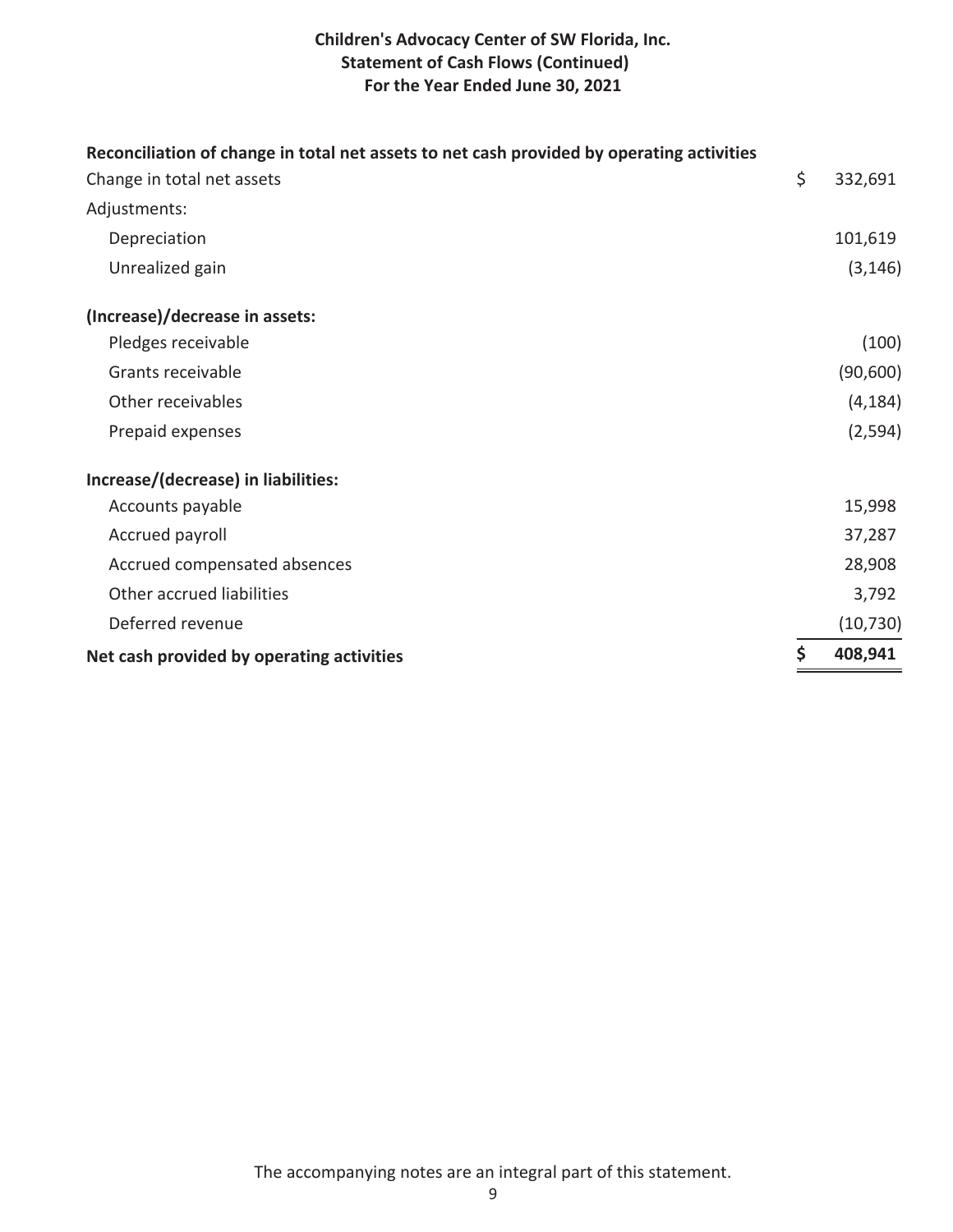### **Note A** - Summary of Significant Accounting Policies

### **1. Organization and nature of operations**

Children's Advocacy Center of SW Florida, Inc. (the "Organization") is a nonprofit organization established under the laws of Florida on to improve the lives of children and their families in Southwest Florida through a coordinated response to child abuse and neglect.

### **2. Basis of accounting**

The accompanying financial statements have been prepared on the accrual basis of accounting in accordance with accounting principles generally accepted in the United States of America. The accounting and reporting policies of the Organization are in accordance with the accounting standards issued by the Financial Accounting Standards Board ("FASB") in the Accounting Standards Codification ("ASC").

### **3. Financial statement presentation**

The Organization adheres to the requirements of the "Not-For-Profit Entities" topic of the FASB ASC. The topic requires the Organization to report information regarding its financial position and activities according to two classes of net assets: net assets without donor restrictions and net assets with donor restrictions.

### **4. Statement of cash flows**

For purposes of reporting cash flows, the Organization considers only unrestricted highly liquid investments held for operations and purchased with an original maturity of three months or less to be cash equivalents. It does not consider highly liquid cash equivalents held for investment (non-operating) purposes in reporting cash flows.

### **5. Concentration of credit risk**

The Organization maintains its cash accounts in financial institutions, which, at times may exceed federally-insured limits. The Organization has not experienced any economic losses on such account balances and believes it is not exposed to any significant credit risk on its cash and cash equivalent balances.

### **6. Beneficial interest in assets held by others**

Beneficial interest in assets held by others are investments in marketable securities held by the Southwest Florida Community Foundation, Inc. They are reported at their fair values in the statement of financial position. Unrealized gains or losses are included in the change of net assets in the statement of activities.

The fair value of the assets with significant observable inputs is determined by the community foundation and is based on the Organization's investment in their general endowment fund.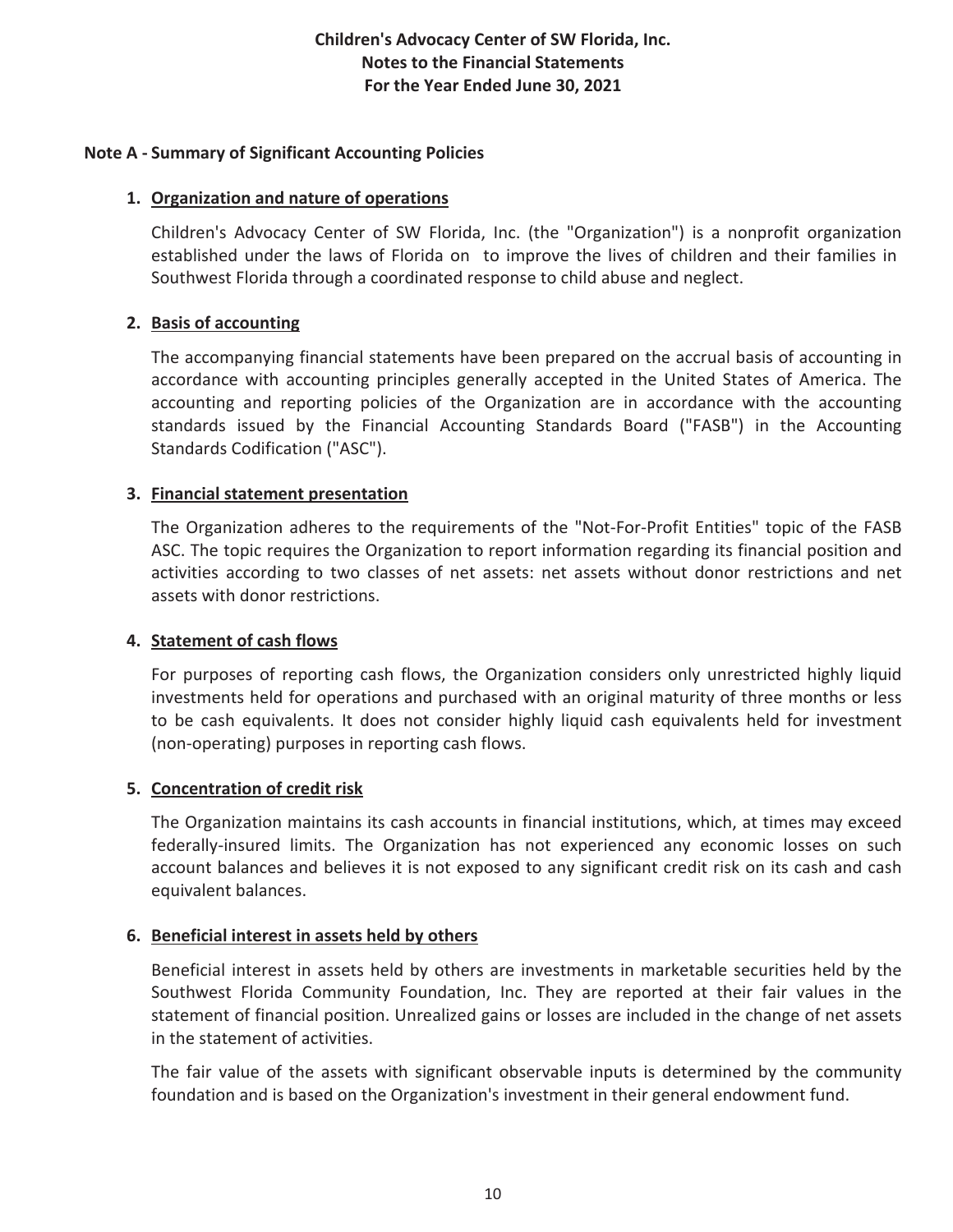## **Note A** - Summary of Significant Accounting Policies (continued)

## **7. Receivables**

Accounts, grants, and other receivables are delinquent when they are past due. Management has reviewed accounts, grants and other receivables at June 30, 2021 and considers them fully collectible; therefore management has not established an allowance for uncollectible accounts.

## **8. Concentrations**

The Organization receives a substantial portion of of its support and revenue primarily from federal, state and local grants. If a significant reduction in the level of funding were to occur, it could have an adverse effect on the Organization's programs.

## **9. Property and equipment**

Property and equipment is recorded at cost, or if donated, at fair market value on the date of donation. Such donations are reported as net assets without donor restrictions unless the donor has restricted the donated asset to a specific purpose. Assets donated with explicit restrictions regarding their use and contributions of cash that must be used to acquire furniture and equipment are reported as net assets with donor restrictions. Absent donor stipulations regarding how long those donated assets must be maintained, the Organization reports expirations of donor restrictions when the donated or acquired assets are placed in service as instructed by the donor. The Organization reclassifies net assets with donor restrictions to net assets without restrictions at that time.

Depreciation is computed using the straight-line method over the estimated useful lives of the assets. The cost of assets retired or sold, together with the related accumulated depreciation, is removed from the accounts and any gain or loss from disposition is reported on the statement of activities. The Organization's capitalization policy provides that any additions and capital improvements with a cost or donated value of \$1,000 or more and a useful life of greater than one year be capitalized.

### **10. Impairment of long-lived assets**

The Organization adheres to the "Property, Plant and Equipment" topic of the FASB ASC to account for the impairment of long-lived assets. This topic requires, among other things, that entities identify events or changes in circumstances which indicate that the carrying amount of an asset may not be recoverable.

There was no effect on the Organization's financial statements resulting from this topic for the year ended June 30, 2021.

## **11. Fair value of financial instruments**

The FASB ASC topic "Financial Instruments" clarifies the definition of fair value for financial reporting, establishes a framework for measuring fair value, and requires additional disclosure about the use of fair value measurements in an effort to make the measurement of fair value more consistent and comparable.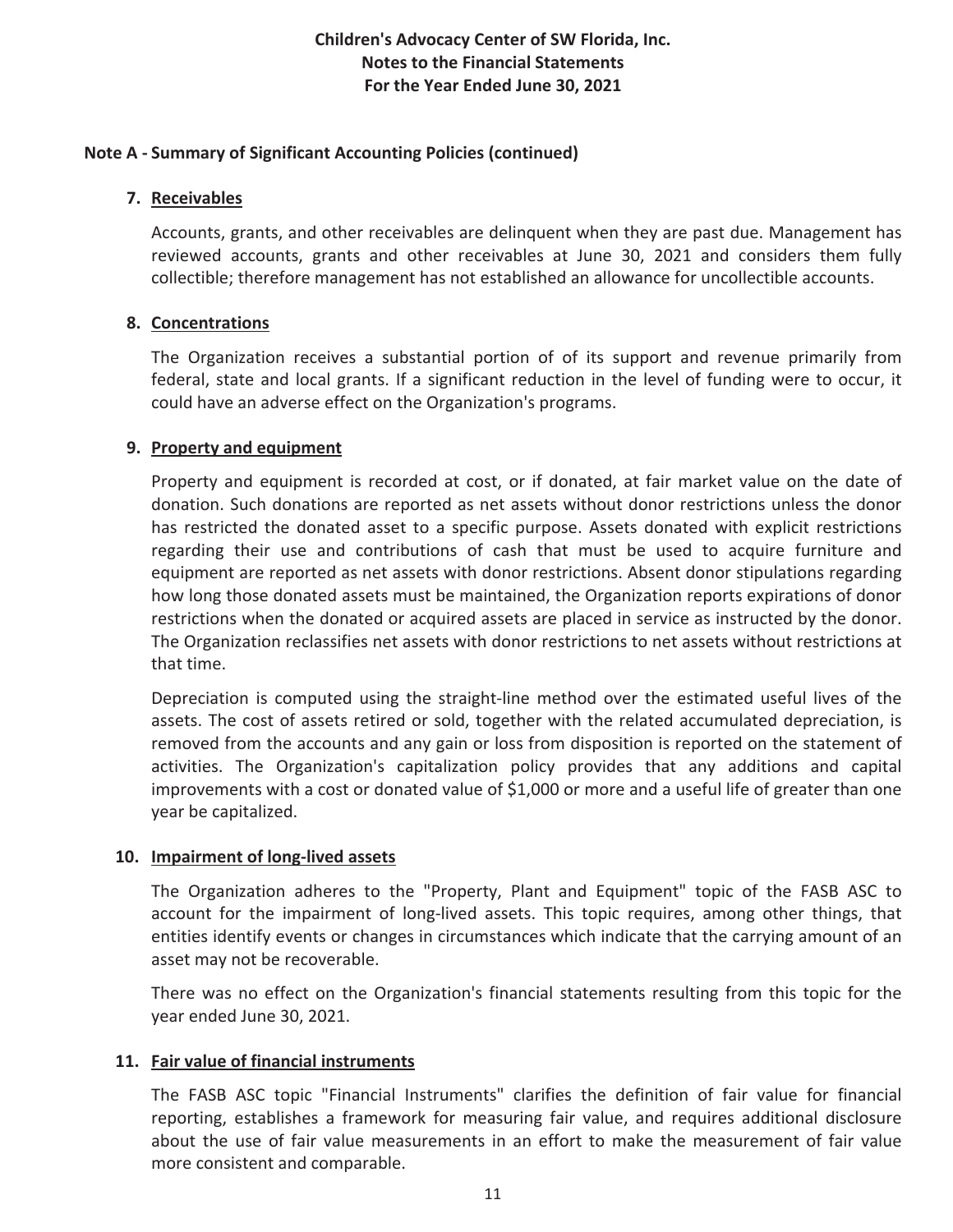### **Note A** - Summary of Significant Accounting Policies (continued)

#### **Fair value of financial instruments (continued)**

The Organization's financial instruments consist of cash and cash equivalents, receivables, beneficial interest in assets held by others, prepaid expenses, payables, accrued liabilities, and deferred revenue. The Organization estimates that the fair value of all financial instruments as of June 30, 2021 do not differ materially from the aggregate carrying values of its financial instruments recorded in the accompanying statement of financial position.

### **12. Deferred revenue**

Funds received for specific activities are deferred until such time as the activity occurs.

### **13. Compensated absences**

The Organization accrues a liability for compensated absences. The amount accrued is recorded based on the total employees' accrued paid time off (PTO) at year-end.

### **14. Revenue recognition**

### **Revenue from Exchange Transactions:**

The Organization recognizes revenue from these types of transactions in accordance with FASB Accounting Standards Update ("ASU") 2014-09, Revenue from Contracts with Customers, as amended. ASU 2014-09 applies to exchange transactions with customers that are bound by contracts or similar arrangements and establishes a performance obligation approach to revenue recognition. Revenue streams that are included in the statement of activities for the year ending June 30, 2021 with ASU 2014-09 include:

#### Fundraising

The Organization conducts special events in which a portion of the proceeds paid by a donor represents payment for the direct cost of the benefits received by the donor at the event - the exchange component, and a portion represents a contribution to the Organization. Unless a verifiable objective means exists to demonstrate otherwise, the fair value of the benefit is measured at cost to the Organization. The contribution component is the excess of the gross proceeds over the fair value of the benefit received by the donor. The direct costs of the special event are recorded as direct donor benefits in the statement of activities. The performance obligation is the delivery of the event. The event fee is set by the Organization. FASB ASU 2014-09 requires the Organization allocate the transaction price to the performance obligations. As such, the Organization presents in the notes to the financial statements the exchange and contribution components of the gross proceeds from special events. Special event fees collected by the Organization in advance of its delivery are initially recognized as deferred revenue and recognized as special event revenue after the delivery of the event. For special event fees received before year-end for an event that will occur after year-end, the Organization follows AICPA guidance where the inherent contribution is conditioned on the event taking place and is therefore treated as deferred revenue along with the exchange component.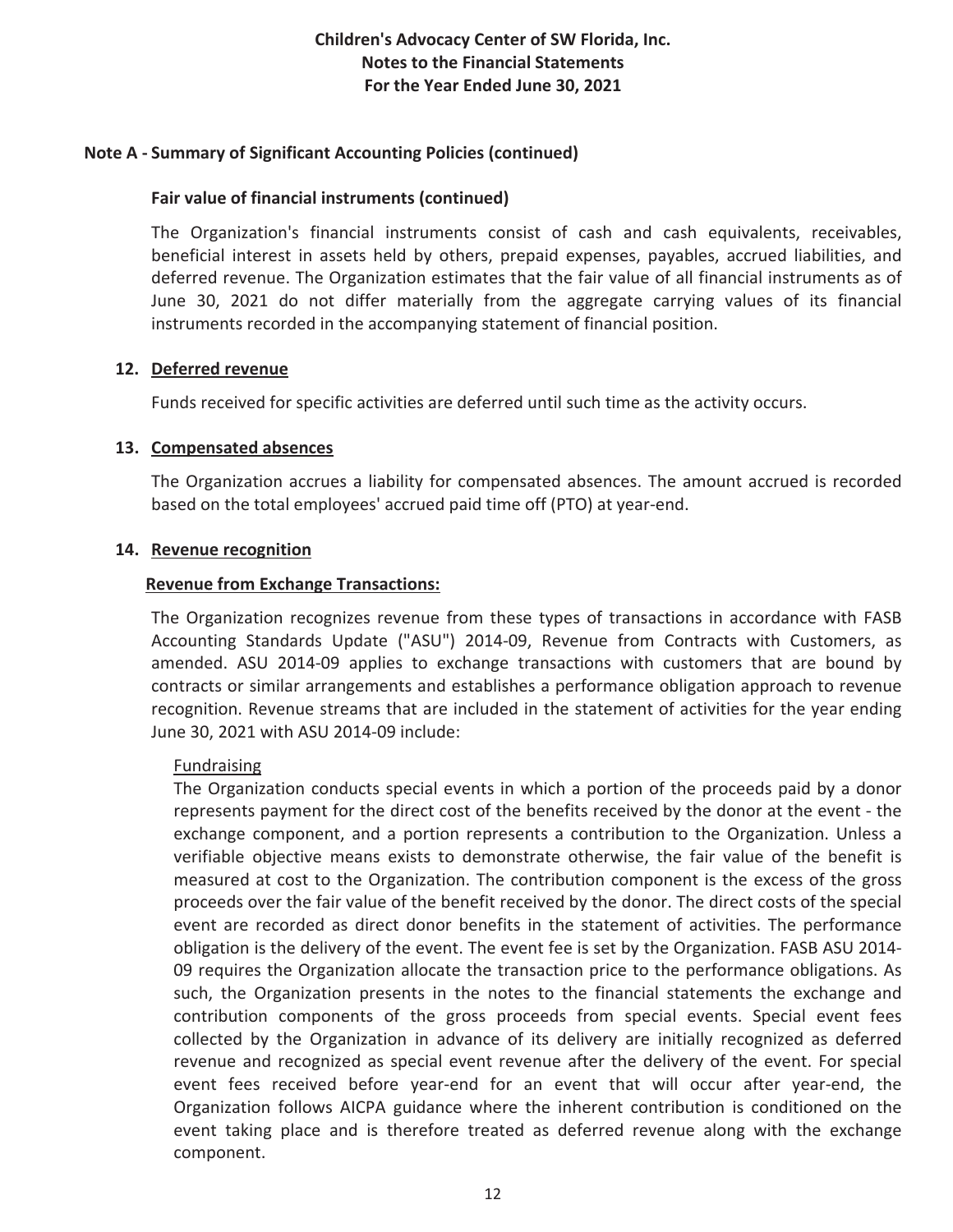## **Note A** - Summary of Significant Accounting Policies (continued)

### **Revenue recognition (continued)**

### **Revenue from Non-Exchange Transactions:**

The Organization recognizes revenue from these types of transactions in accordance with FASB ASU 2018-08, Clarifying the Scope and the Accounting Guidance for Contributions Received and Contributions Made. ASU 2018-08 applies to non-exchange transactions. The Organization records the following non-exchange transaction revenue in its statement of activities for the year ended June 30, 2021:

### **Contributions**

Revenue from contributions is recognized at the time the support or contribution is made.

### Grants

Revenue from grants is recognized pro-ratably over the contract period as reimbursements are requested and barriers are met.

### United Way

Revenue from United Way contracts is recognized pro-ratably over the grant period.

### Other contracts, client, and agency fees

Revenue from other contracts, client, and agency fees is recognized pro-ratably over the contract period as reimbursements are requested and barriers are met.

### **15. Contributions**

The Organization accounts for its contributions in accordance with the "Not-For-Profit Entities" topic of the FASB ASC. In accordance with this topic, contributions received are recorded as net assets without donor restrictions or net assets with donor restrictions depending on the existence and/or nature of any donor restrictions.

### **16. Recognition of donor restrictions**

Support that is restricted by the donor is reported as an increase in net assets without donor restrictions if the restriction expires in the reporting period in which the support is recognized. All other donor-restricted support is reported as an increase in net assets with donor restrictions, depending on the nature of the restriction. When a restriction expires, or when the purpose of the restriction is met, net assets with donor restrictions are reclassified to net assets without donor restrictions.

#### **17. Donated materials and services**

Donated land, buildings, equipment, investments, and other non-cash donations are recorded as contributions at their fair market value at their date of donation. The Organization reports the donations as net assets without donor restrictions, unless explicit donor stipulations specify how the donated assets must be used.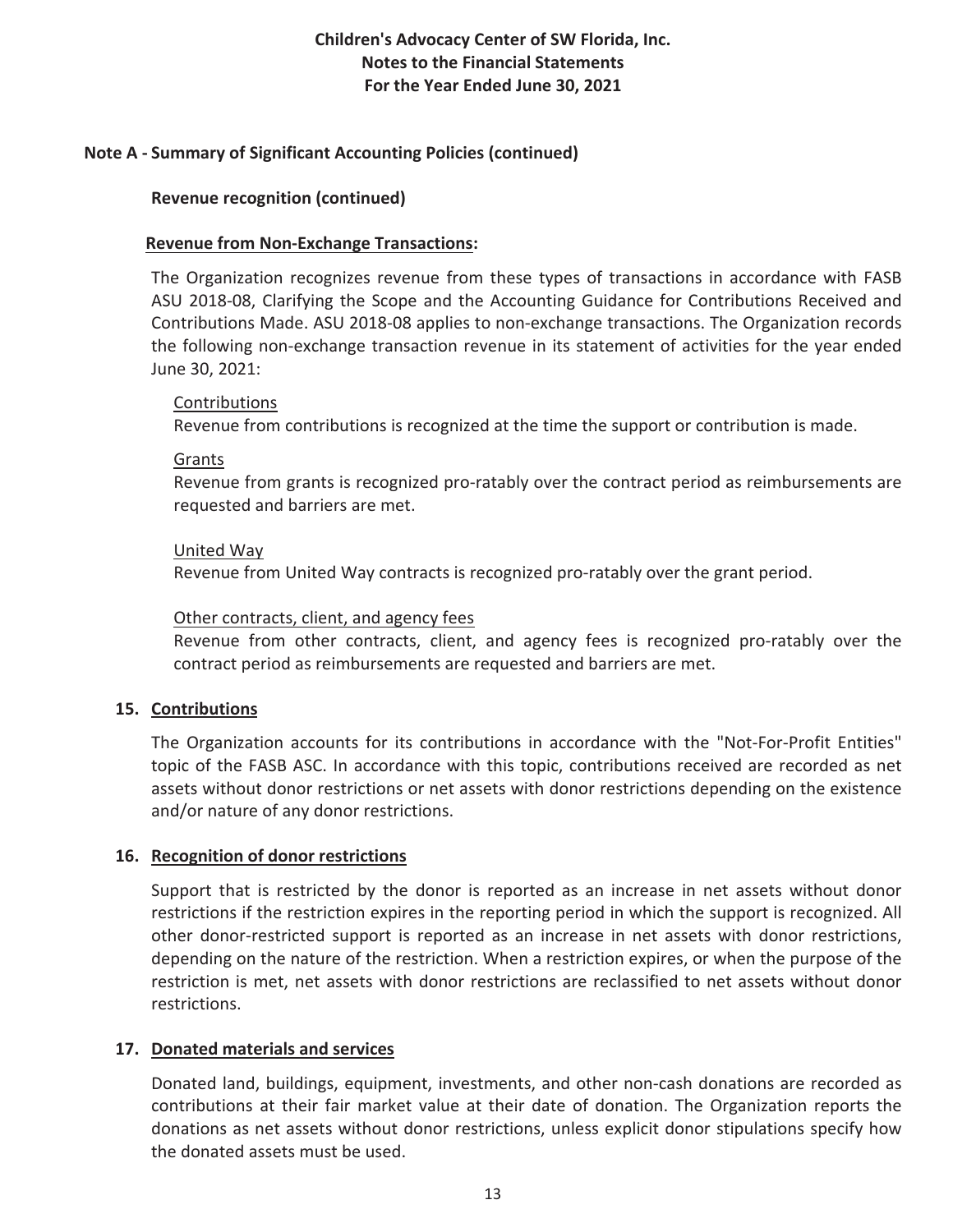### **Note A** - Summary of Significant Accounting Policies (continued)

#### **Donated materials and services (continued)**

Donated services that do not require specialized skills or enhance nonfinancial assets are not recorded in the accompanying financial statements because no objective bases is available to measure the value of such services. A substantial number of volunteers have donated significant amounts of their time to the Organization's program services and its fundraising campaigns, the value of which is not recorded in the accompanying financial statements.

### **18. Functional expenses**

The Organization allocates its expenses on a functional basis among its various program and supporting services. Expenses that can be identified with a specific program service are allocated directly according to their natural expenditure classification. Other expenses common to several functions are allocated by various statistical basis.

### **19. Advertising costs**

Advertising costs are expensed as incurred. During the year ended June 30, 2021, costs related to advertising were \$456.

#### **20. Income taxes**

The Internal Revenue Service has determined that the Organization is exempt from federal income taxes under Section 501 (c)(3) of the Internal Revenue Code. The Organization is a not-for-profit Florida corporation and therefore is not subject to state income taxes. The Internal Revenue Code provides for taxation of unrelated business income under certain circumstances. The Organization reports no unrelated business taxable income; however, such status is subject to final determination upon examination of the related tax returns by the appropriate taxing authorities.

The Organization's tax filings are subject to audit by various taxing authorities. Certain income tax returns filed by the Organization remain open to examination by these government agencies. The Financial Accounting Standards Board has issued guidance on accounting for uncertainty in income taxes and the Organization adopted this guidance. The Organization has evaluated its tax positions and any estimates utilized in its tax returns, and concluded that the Organization has taken no uncertain tax positions that require adjustment to the financial statements to comply with the provisions of this guidance. Interest and penalties associated with uncertain tax positions will be recognized in income tax expense, if required.

### **21. Management estimates**

The preparation of financial statements in accordance with accounting principles generally accepted in the United States of America requires management to make estimates and assumptions that affect the reported amount of assets, liabilities and disclosure of contingent assets and liabilities at the date of the financial statements and the reported amounts of revenues and expenses during the reporting period. Actual results could differ from those estimates.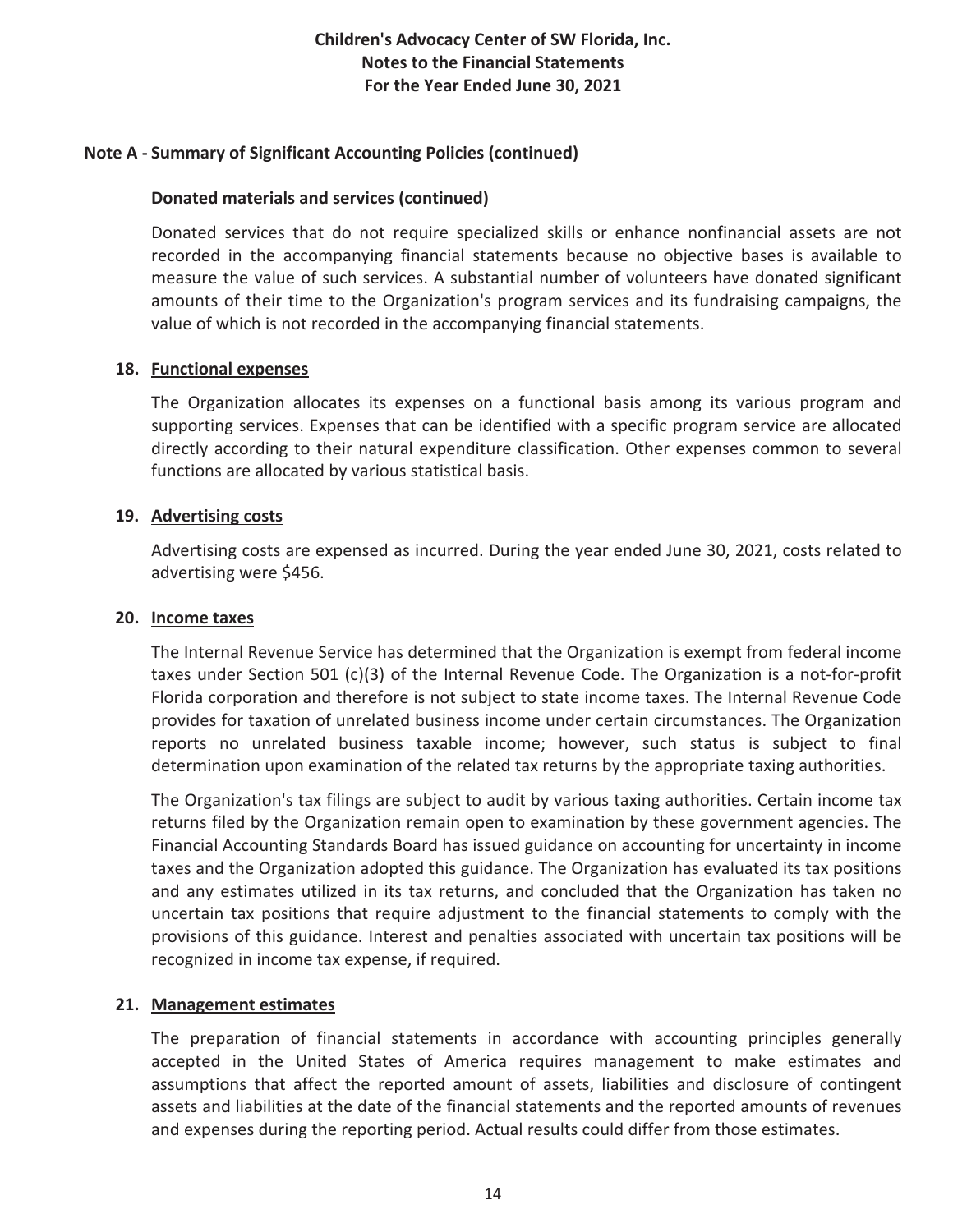## **Note BͲ Liquidity and Availability of Financial Assets**

The Organization's financial assets available within one year of the balance sheet date for general expenditures were as follows:

| Financial assets available to meet cash needs for general expenditures<br>within one year |    | 2,449,527 |
|-------------------------------------------------------------------------------------------|----|-----------|
| Less amounts restricted for future use                                                    |    | (52, 858) |
| Other receivables                                                                         |    | 49,405    |
| Grants receivable                                                                         |    | 479,785   |
| Accounts receivable                                                                       |    | 516       |
| Beneficial interest in assets held by others                                              |    | 14,500    |
| Cash and cash equivalents                                                                 | S. | 1,958,179 |
|                                                                                           |    |           |

The Organization manages its financial assets in accordance with the "Not-For-Profit Entities" topic of the FASB ASC. This topic requires that the Organization maintains sufficient resources to meet the responsibilities of its donors. Therefore financial assets may not be available for general expenditure within one year. As part of the Organization's liquidity management, it has a policy to structure its financial assets to be available as its general expenditures, liabilities and other obligations come due.

### **Note CͲ Beneficial Interest in Assets Held by Others**

The Southwest Florida Community Foundation, Inc. ("Southwest") maintains an agency endowment fund (the "Children's Advocacy Center of SW Florida Fund"). The agency endowment fund is not designated and is therefore recorded on the statement of financial position of the Organization. During the year ended June 30, 2021 additions, accumulated interest, market fluctuations, and fees have resulted in net changes totaling \$3,146. As of June 30, 2021, the balance of the fund was \$14,500.

### **Note D** - Grants Receivable

Grants receivable as of June 30, 2021 consisted of the following:

|                                                            | 479,785 |
|------------------------------------------------------------|---------|
| Promoting Safe and Stable Families (BBQ02)                 | 7,295   |
| Medical Services for Abused and Neglected Children (CP1FM) | 10,256  |
| Florida Network of Children's Advocacy Centers             | 35,805  |
| Crime Victim Assistance (VOCA-2020-00695)                  | 158,882 |
| Social Services Block Grant (CP18B)                        | 267,547 |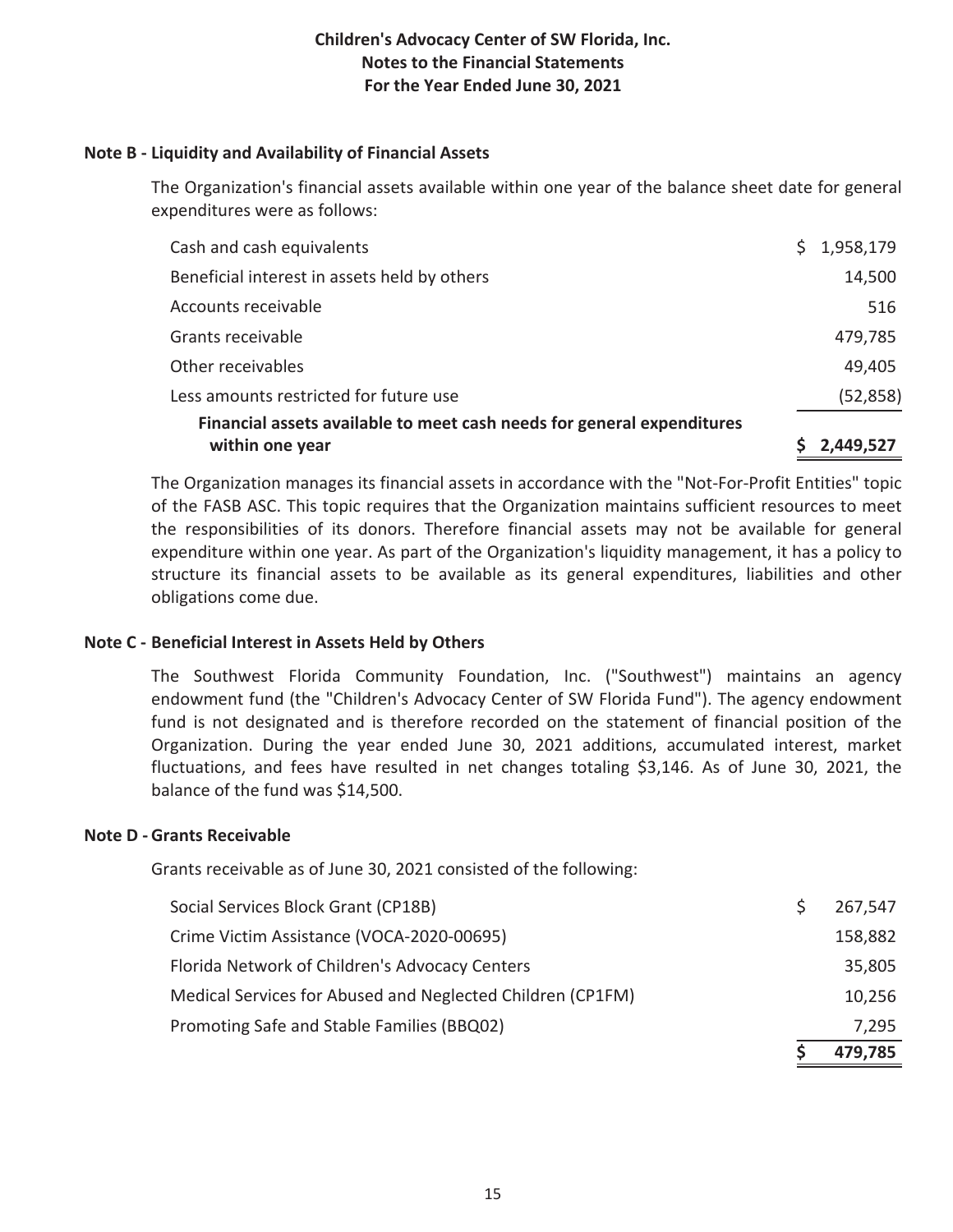### **Note E - Other Receivables**

| Other receivables as of June 30, 2021 consisted of the following:      |     |               |
|------------------------------------------------------------------------|-----|---------------|
| Lee, Charlotte, and Hendry County Medical Exams                        | \$  | 21,800        |
| <b>Crimes Compensation</b>                                             |     | 17,000        |
| Lee County Partnering for Results                                      |     | 10,205        |
| Other                                                                  |     | 400           |
|                                                                        |     | 49,405        |
| <b>Note F - Property and Equipment</b>                                 |     |               |
| Property and equipment as of June 30, 2021 consisted of the following: |     |               |
| Building and land                                                      | \$. | 2,018,291     |
| Leasehold improvements                                                 |     | 1,253,432     |
| Furniture and equipment                                                |     | 331,266       |
|                                                                        |     | 3,602,989     |
| Accumulated depreciation                                               |     | (1, 242, 414) |
|                                                                        |     | 2,360,575     |
| Depreciation expense for the year ended June 30, 2021 was \$101,619.   |     |               |
| Note G - Long-Term Debt                                                |     |               |

Long-term debt consisted of the following as of June 30, 2021:

| Mortgage payable to a third party, collateralized by building, monthly interest and<br>principal payments of \$9,793, with interest at 3.25% until November 2023. | \$ | 276,232    |
|-------------------------------------------------------------------------------------------------------------------------------------------------------------------|----|------------|
| Less: current portion                                                                                                                                             |    | (108, 376) |
| Long-term portion of debt                                                                                                                                         |    | 167,856    |
| Future principal payments for outstanding long-term debt were as follows:                                                                                         |    |            |
| <b>Year Ending June 30,</b>                                                                                                                                       |    |            |
| 2022                                                                                                                                                              | Ś  | 108,376    |
| 2023                                                                                                                                                              |    | 115,457    |
| 2024                                                                                                                                                              |    | 52,399     |
| <b>Total</b>                                                                                                                                                      |    | 276,232    |

Interest expense for the year ended June 30, 2021 was \$12,506.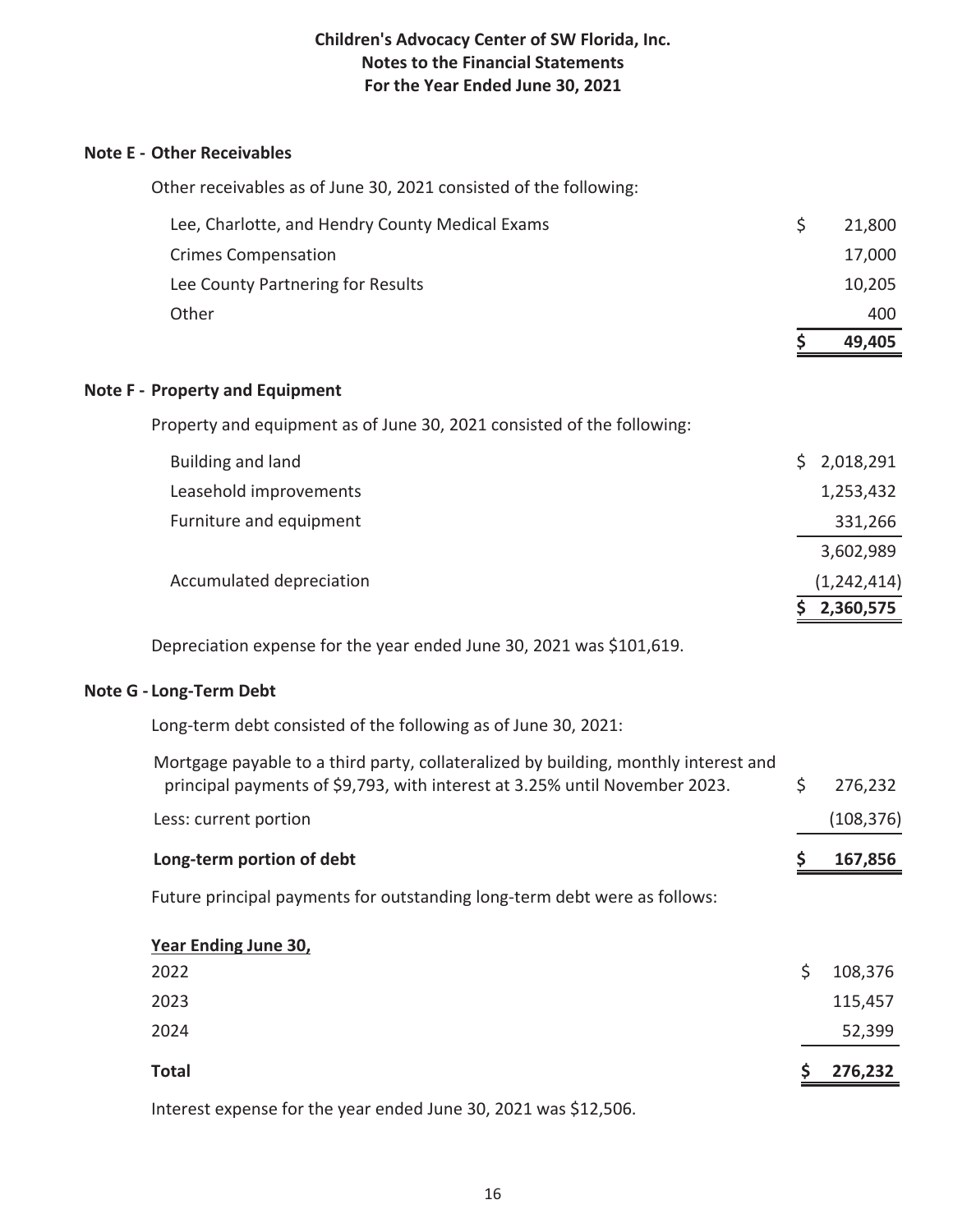### **Note H - Refundable Advance**

As as result of the COVID-19 pandemic, the Organization applied for a forgivable loan under the Paycheck Protection Program ("PPP"). The Organization received \$599,714 on April 15, 2020 from the PPP. Management believes that the Organization is expected to meet the loan forgiveness criteria and as such has recorded the transaction as a conditional contribution in accordance with ASC Subtopic 958-605. Under this Subtopic, the initial transaction is recorded as a refundable advance, on the statement of financial position, until the condition of forgiveness is achieved at which time it will become a contribution to the Organization on the statement of activities.

#### **Note I - Net Assets**

Net assets consisted of the following as of June 30, 2021:

| <b>Without donor restrictions:</b>  |             |
|-------------------------------------|-------------|
| Undesignated                        | \$3,656,839 |
| Board designated - Chaipel memorial | 11,115      |
|                                     | \$3,667,954 |

The Board of Directors has set aside funds collected in the amount of \$11,115 as a memorial fund in memory of Cliff Chaipel, a past Board member.

| With donor restrictions: | 52,858 |
|--------------------------|--------|
|                          |        |

#### **Note J - Net Assets Released from Donor Restrictions**

Net assets were released from donor restrictions by incurring expenses satisfying the restricted purposes or by occurrence of the passage of time or other events specified by donors.

Net assets released from donor restrictions during the year ended June 30, 2021 were:

| Expenditure for specific purpose accomplished: |             |
|------------------------------------------------|-------------|
| Grants                                         | \$2,423,936 |
| <b>Total released from restrictions:</b>       | \$2,423,936 |

#### **Note K** - Benefit Plan

The Organization maintains a Profit Sharing Plan and Safe Harbor 401(k) Plan.

Employees who have completed at least 1,000 hours of service per year, have attained the age of 18, and who are employed for at least two consecutive years are eligible to receive a profit sharing contribution. For the year ended June 30, 2021 the Organization's contribution was six percent (6%) of eligible compensation to the plan.

Employees who have completed at least 1,000 hours of service per year, have attained the age of 18, and who are employed for at least one year are eligible to participate in the 401(k) Plan. Employees are eligible to enter the plan, on the plan entry dates of January 1 or July 1, depending on when they have attained their one year of service. Under the 401(k) Plan, the Organization contributes a matching contribution equal to 100% of the employees' deferrals which do not exceed four percent (4%) of the employees' compensation.

The total contribution for the 401(k) Plan for the year ended June 30, 2021 was \$147,752.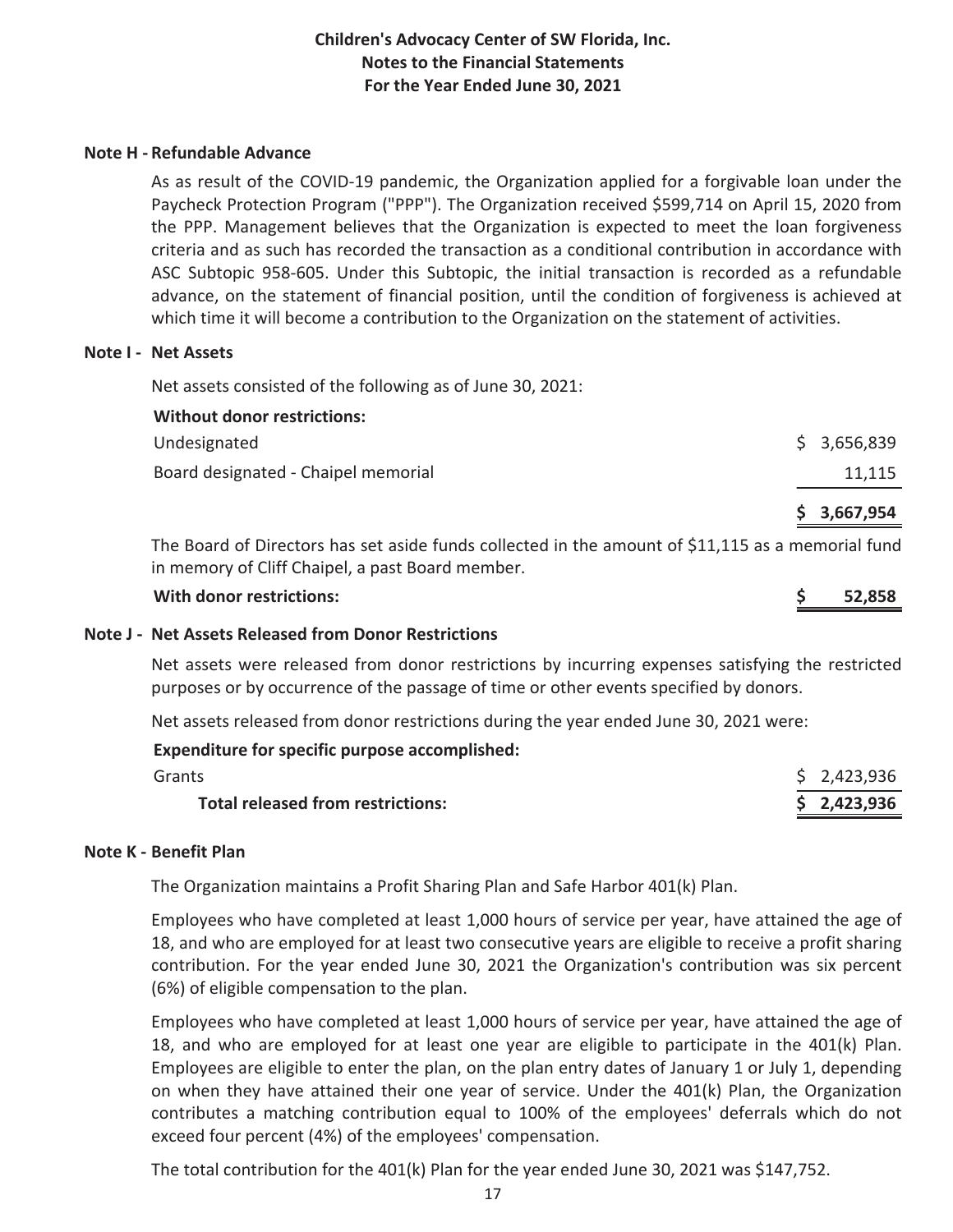#### **Note L - Economic Dependence**

A substantial part of the Organization's operations is dependent upon the receipt of support from grantor agencies. Loss of these funds and/or large decreases in this type of funding would have a material effect on the Organization and a negative impact on overall operations. For the year ended June 30, 2021, 84% of total support and revenue is attributable to funds received from federal, state, and local grantor agencies.

#### **Note M - Matching Grant Requirements**

The Organization receives financial assistance under several grants and contracts requiring local match/participation in the form of cash and in-kind. A maximum match/participation amount is established at the time the financial assistance is awarded. However, revenue is earned based on reimbursements and a fee-for-service basis, and can only be recognized to the extent of applicable eligible and allowable disbursement. The match/participation requirement is therefore based on a contracted portion of allowable disbursements.

For the year ended June 30, 2021, the Organization has met its match/participation requirements.

### **Note N** - Contingencies

### **Grants and contracts**

Grants and contract monies received and disbursed by the Organization are for specific purposes and are subject to audit by the respective grantor/contractor agencies. Such audits may result in requests for reimbursements due to disallowed expenditures. As of June 30, 2021, the Organization had not been informed of any such potential reimbursements. Based upon prior experience, management of the Organization does not believe such disallowances, if any, would have a material effect on the financial position of the Organization.

#### **Note O - Lease Obligations**

The Organization rents office equipment under various operating lease agreements. The operating leases expire between 2022 and 2025.

Lease expense for the year ended June 30, 2021 was \$39,526.

Future minimum rental payments as of June 30, 2021 were as follows:

| Year ending June 30, |    |        |
|----------------------|----|--------|
| 2022                 | \$ | 29,229 |
| 2023                 |    | 20,886 |
| 2024                 |    | 12,312 |
| 2025                 |    | 12,111 |
| 2026                 |    | 20,490 |
|                      | Ş  | 95,028 |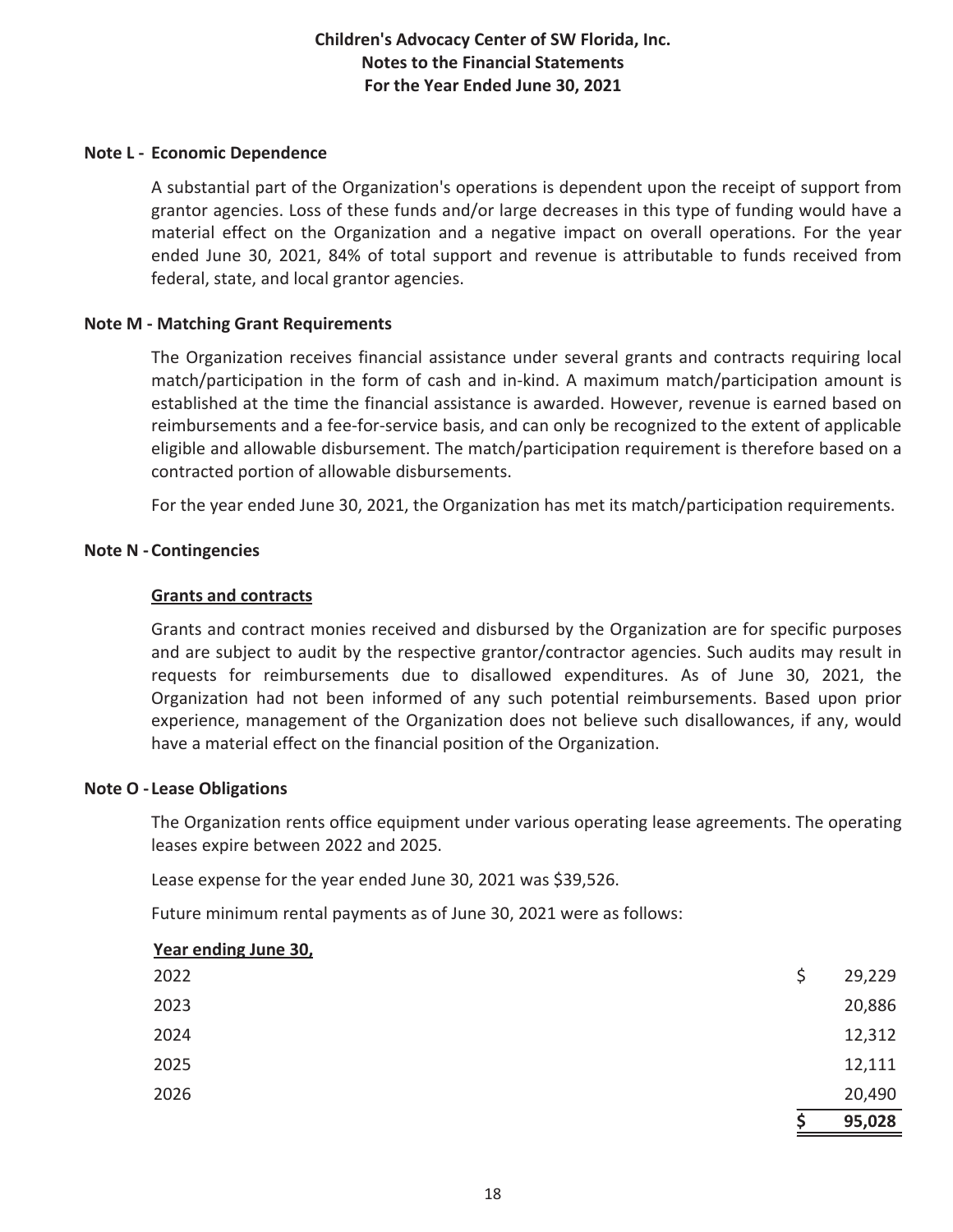### **Note P - United Way Contracts**

The Organization recorded revenue for United Way contracts awarded for the the year ended June 30, 2021 as follows:

United Way of Lee County **by a set of the County \$ 362,100** 

### **Note Q** - Fundraising

Gross receipts from special events recorded by the Organization consists of exchange transaction revenue and contribution revenue. As a result of adopting FASB ASU 2014-09 during 2020, the Organization is required to separately present the components of this revenue.

Gross fundraising revenue for the year ended June 30, 2021consisted of:

| <b>Fundraising - gross</b> | 6,014 |
|----------------------------|-------|
| Direct donor benefit       |       |
| Contributions              | 6,014 |

### **Note R - Agency Designated Endowment**

The Southwest Florida Community Foundation ("Southwest") maintains an agency designated fund in the name of the Organization. The agency designated fund is the sole property of Southwest, which has ultimate control and authority over all of the property in the agency designated fund. During the year ended June 30, 2021 additions, accumulated interest, market fluctuations, and fees have resulted in net changes totaling \$743. For the year ended June 30, 2021, the balance of the agency designated fund was \$3,706. Under generally accepted accounting principles, the agency designated fund is not recorded on the statement of financial position of the Organization.

#### **Note S - Fair Value Measurements**

The framework for measuring fair value provides a fair value hierarchy that prioritizes the inputs to valuation techniques used to measure fair value. The hierarchy gives the highest priority to unadjusted quoted prices in active markets for identical assets or liabilities (Level 1 measurements) and the lowest priority to unobservable inputs (Level 3 measurements). The three levels of the fair value hierarchy under FASB ASC 820 are described as follow:

*Level* 1 - Inputs to the valuation methodology are unadjusted quoted prices for identical assets or liabilities in active markets that the Organization has the ability to access.

*Level* 2 - Inputs to the valuation methodology include:

\*Quoted prices for similar assets or liabilities in active markets.

\*Quoted pries for identical or similar assets or liabilities in inactive markets.

\*Inputs other than quoted prices that are observable for the assets or liability.

\*Inputs that are derived principally from or corroborated by observable market data by correlation or other means.

If the asset or liability has a specified (contractual) term, the Level 2 input must be observable for substantially the full term of the asset or liability.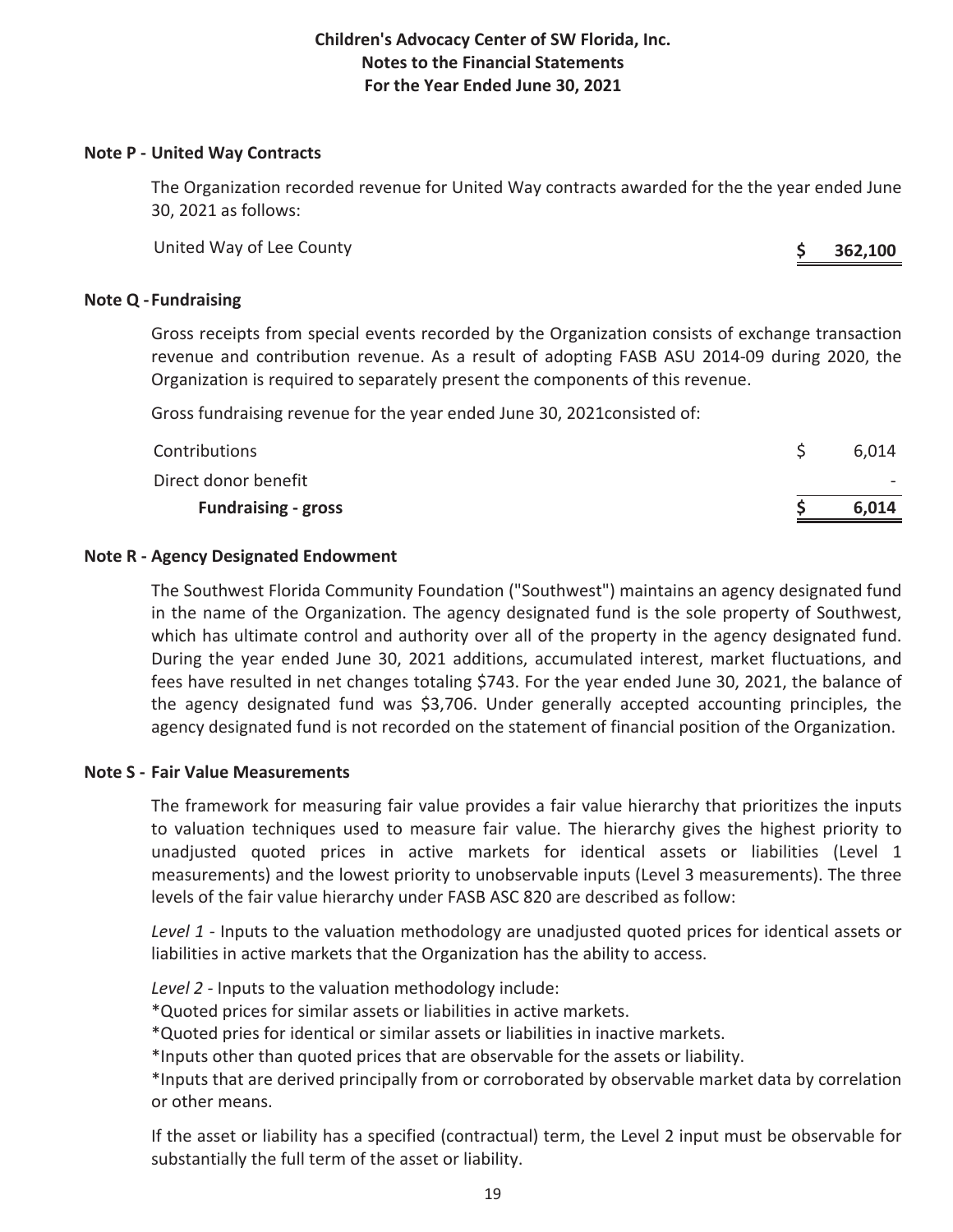## **Note SͲ Fair Value Measurements (continued)**

*Level* 3 - Inputs to the valuation methodology are unobservable and significant to the fair value measurement.

The asset's or liability's fair value measurement level within the fair value hierarchy is based on the lowest level of any input that is significant to the fair value measurements. Valuation techniques used need to maximize the use of observable inputs and minimize the use of unobservable inputs.

The following is a description of the valuation methodologies used for assets for the Organization measured at fair value. There have been no changes in the methodologies used at June 30, 2021.

Beneficial interest in assets held by others - The fair value of the beneficial interest in assets held by others was not readily determinable through an outside source independent of the Organization. The Fair value is based on amounts reported to the Organization by the Community Foundation

The following tables set forth, by level within the fair value hierarchy, the Organization's assets at fair value as of June 30, 2021. The Organization had no financial liabilities as of June 30, 2021.

|                                       |           |      |           |     | Assets at Fair Value as of June 30, 2021 |        |
|---------------------------------------|-----------|------|-----------|-----|------------------------------------------|--------|
|                                       | (Level 1) |      | (Level 2) |     | (Level 3)                                | Total  |
| Beneficial interest in assets held by |           |      |           |     |                                          |        |
| others                                |           | $-S$ |           |     | $-$ \$ 14,500 \$ 14,500                  |        |
|                                       |           | $-S$ |           | - S | $14,500 \; \; \$$                        | 14,500 |

The following table sets forth a summary of changes in fair value of the Organization's Level 3 investments for the year ended June 30, 2021.

| Balance, end of year       | 14,500 |
|----------------------------|--------|
| Unrealized gains           | 3,146  |
| Balance, beginning of year | 11,354 |

### **Note T - Subsequent Events**

Management has assessed subsequent events through March 22, 2022, the date on which the financial statements were available to be issuedand have noted the following:

On September 29, 2021 the Small Business Administration forgave \$90,101 of the PPP loan (Note H).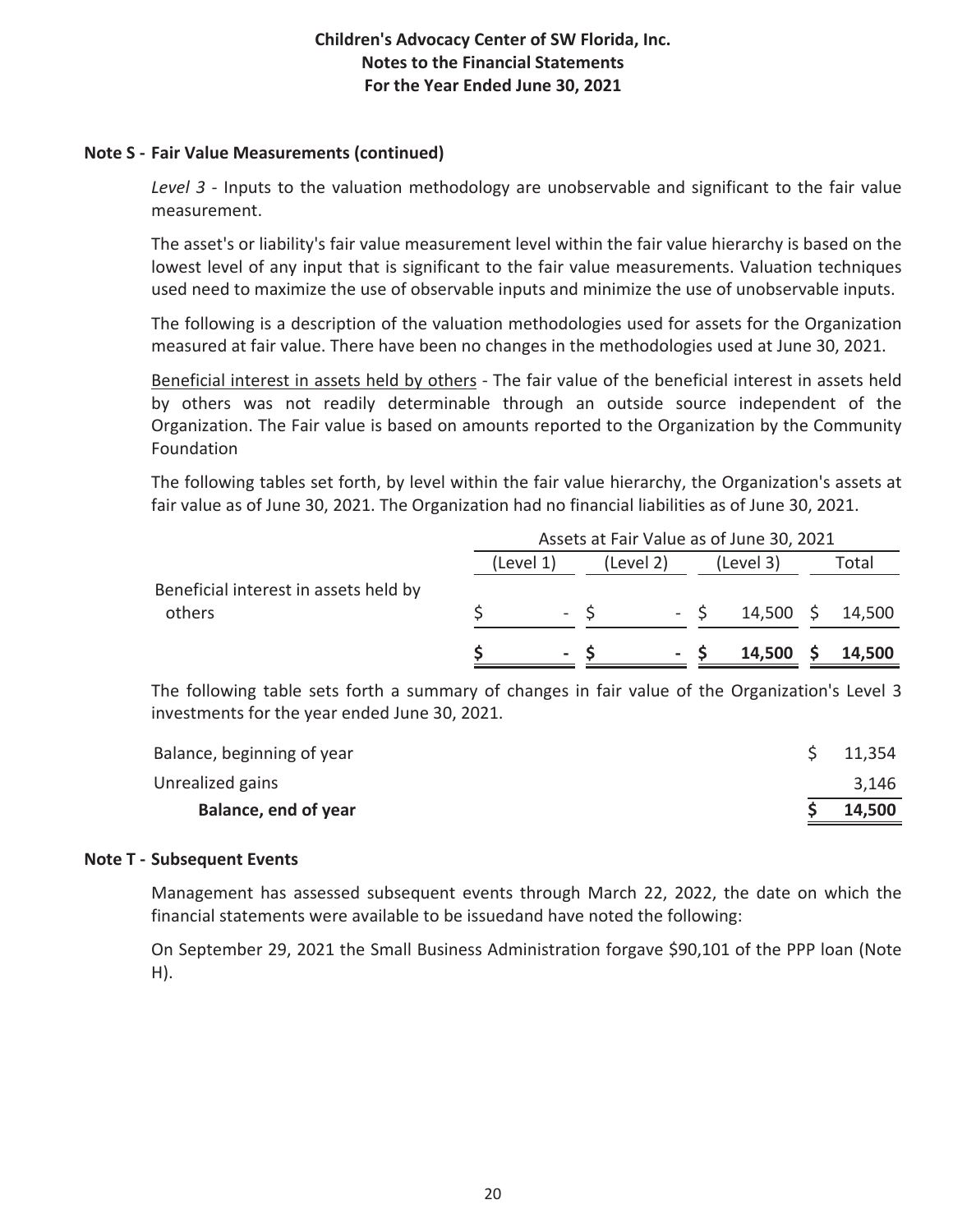*Supplemental Information*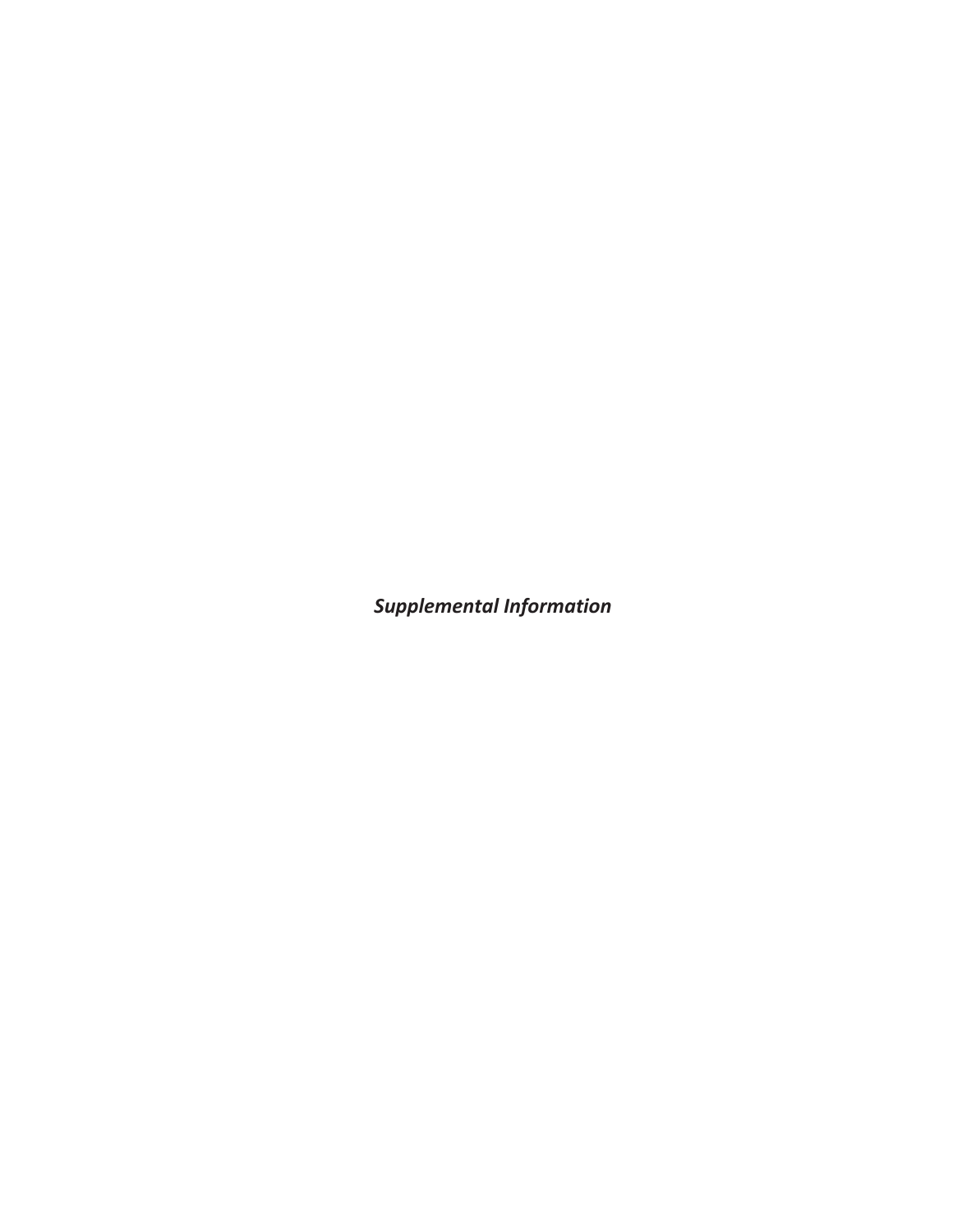| Schedule of Expenditures of Federal Awards and State Financial Assistance<br>۔<br>Eo                  | the Year Ended June 30, 2021 |                                  |                               |                                      |                                   |    |                                |
|-------------------------------------------------------------------------------------------------------|------------------------------|----------------------------------|-------------------------------|--------------------------------------|-----------------------------------|----|--------------------------------|
| Federal Awards                                                                                        | Number<br>Federal<br>CFDA    | Pass-Through Grantor's<br>Number | or Award<br>Program<br>Amount | Receipts or<br>Recognized<br>Revenue |                                   |    | Disbursements,<br>Expenditures |
| <b>U.S. Department of Health and Human Services</b>                                                   |                              |                                  |                               |                                      |                                   |    |                                |
| State of Florida Department of Health Social Services Block Grant<br>Passed through:                  | 93.667                       | CPX18B                           | \$628,474                     | 628,474<br>$\hat{\mathsf{S}}$        | $\begin{pmatrix} 1 \end{pmatrix}$ | Ş  | 628,474                        |
| Children's Network of Southwest Florida, LLC Promoting Safe and Stable<br>Passed through:<br>Families | 93.556                       | BBQ02                            | 130,000                       | 104,795                              | $\widetilde{c}$                   |    | 104,795                        |
| Total U.S. Department of Health and Human Services                                                    |                              |                                  |                               | 733,269                              |                                   |    | 733,269                        |
| U.S. Department of Justice                                                                            |                              |                                  |                               |                                      |                                   |    |                                |
| Passed through:                                                                                       |                              | VOCA-2020-Children's             |                               |                                      |                                   |    |                                |
| Office of the Attorney General Crime Victim Assistance                                                | 16.575                       | Advocacy Center-00296            | 931,622                       | 469,078                              | <u>ි</u>                          |    | 469,078                        |
| Total U.S. Department of Justice                                                                      |                              |                                  |                               | 469,078                              | $\widehat{S}$                     |    | 469,078                        |
| <b>Total Federal Awards</b>                                                                           |                              |                                  |                               | 1,202,347<br>Ş                       |                                   | ᠊ᠬ | 1,202,347                      |
| (1) Includes receivables of \$267,547                                                                 |                              |                                  |                               |                                      |                                   |    |                                |
| (2) Includes receivables of \$7,295                                                                   |                              |                                  |                               |                                      |                                   |    |                                |
| (3) Includes receivables \$158,882                                                                    |                              |                                  |                               |                                      |                                   |    |                                |

**Children's Advocacy Center of SW Florida, Inc.**

Children's Advocacy Center of SW Florida, Inc.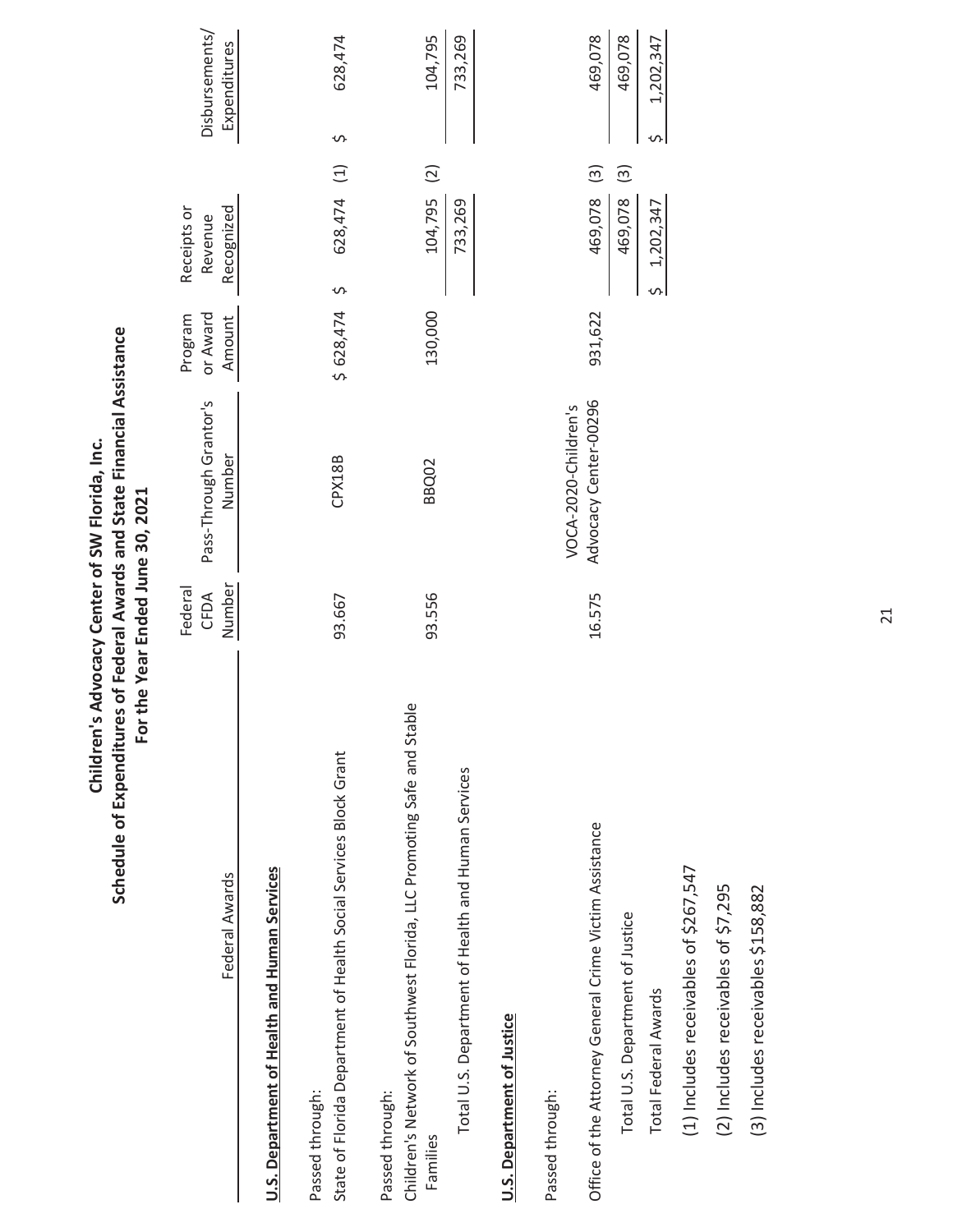Schedule of Expenditures of Federal Awards and State Financial Assistance (Continued) **Schedule of Expenditures of Federal Awards and State Financial Assistance (Continued)** Children's Advocacy Center of SW Florida, Inc. **Children's Advocacy Center of SW Florida, Inc.** For the Year Ended June 30, 2021 **For the Year Ended June 30, 2021**

|                                                                       | State  |                        | Program   | Receipts or    |                     |                |
|-----------------------------------------------------------------------|--------|------------------------|-----------|----------------|---------------------|----------------|
|                                                                       | CFSA   | Pass-Through Grantor's | or Award  | Revenue        |                     | Disbursements/ |
| State Financial Assistance                                            | Number | Number                 | Amount    | Recognized     |                     | Expenditures   |
| Florida Department of Health                                          |        |                        |           |                |                     |                |
| Medical Services for Abused and Neglected Children                    | 64.006 | <b>CP18B</b>           | \$867,890 | 863,890<br>Ş   | ᠊᠕                  | 863,890        |
| Medical Services for Abused and Neglected Children                    | 64.006 | CP <sub>1FM</sub>      | \$41,000  | 41,000         | ᠊ᡃ<br>$\widehat{f}$ | 41,000         |
| <b>Total Florida Department of Health</b>                             |        |                        |           | 904,890        |                     | 904,890        |
| Florida State Court System                                            |        |                        |           |                |                     |                |
| Passed through:                                                       |        |                        |           |                |                     |                |
| Florida Network of Children's Advocacy Centers, Inc.                  |        |                        |           |                |                     |                |
| Florida Network of Children's Advocacy Centers                        | 41.031 | $\frac{4}{2}$          | 303,891   | 303,891        | (5)                 | 303,891        |
| Florida Department of Children and Families                           |        |                        |           |                |                     |                |
| Passed through:                                                       |        |                        |           |                |                     |                |
| Florida Network of Children's Advocacy Centers, Inc.                  |        |                        |           |                |                     |                |
| Florida Network of Children's Advocacy Centers                        | 60.124 | 20-21-ZDCF-CAC24       | 9,996     | ı              |                     | Ţ              |
| Florida Department of Highway Safety and Motor Vehicles               |        |                        |           |                |                     |                |
| Florida Network of Children's Advocacy Centers, Inc.                  |        |                        |           |                |                     |                |
| License Plate Project                                                 | 76.067 | 20-21-LPVC-CAC24       | 4,955     | 4,955          |                     | 4,955          |
| Florida Network of Children's Advocacy Centers Voluntary Contribution | 76.123 | 20-21-LPVC-CAC24       | 889       | 889            |                     | 889            |
| Total Florida Department of Highway Safety and Motor Vehicles         |        |                        |           | 5,844          |                     | 5,844          |
| Total State Financial Assistance                                      |        |                        |           | 1,214,625<br>ဂ | ᠊ᡐ                  | 1,214,625      |
| Total Federal Awards and State Financial Assistance                   |        |                        |           | 2,416,972      | ᠊ᡐ                  | 2,416,972      |
| (4) Includes receivables of \$10,256                                  |        |                        |           |                |                     |                |
| (5) Includes receivables of \$35,805                                  |        |                        |           |                |                     |                |

22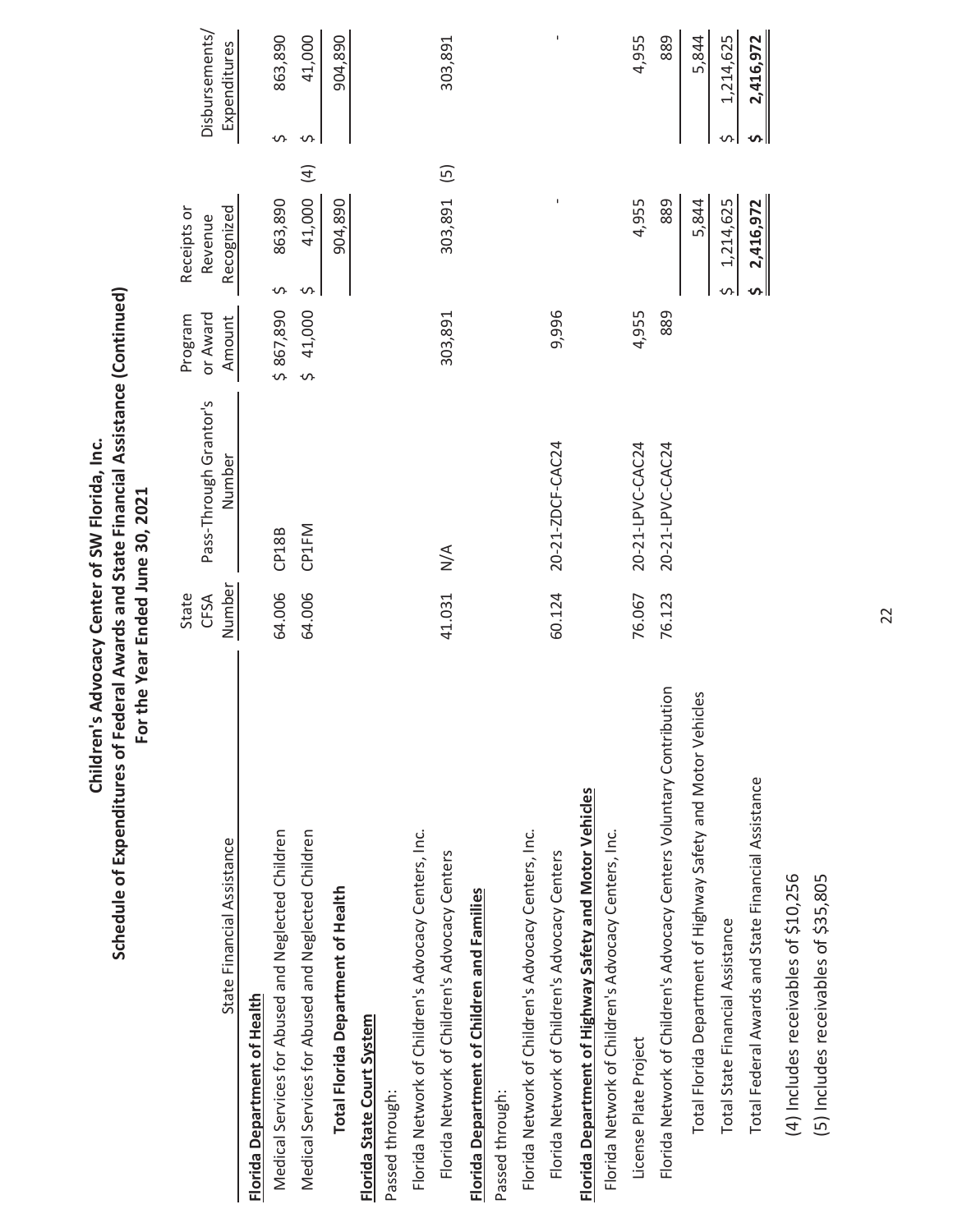## **Children's Advocacy Center of SW Florida, Inc. Notes to Schedule of Expenditures of Federal Awards and State Financial Assistance For the Year Ended June 30, 2021**

### **Note A - Basis of Presentation**

The accompanying Schedule of Expenditures of Federal Awards and State Financial Assistance includes the Federal and State grant activity of Children's Advocacy Center of SW Florida, Inc. (the "Organization") and is presented in accordance with accounting principles generally accepted in the United States of America. The information in this Schedule is presented in accordance with the requirements of *Title 2 U.S. Code of Federal Regulations Part 200, Uniform Administrative Requirements, Cost Principles, and Audit Requirements for Federal Awards* ("Uniform Guidance") and the Florida Single Audit Act (Florida Statute 215.97).

### **Note B - Summary of Significant Accounting Policies**

The Schedule of Expenditures of Federal Awards and State Financial Assistance is prepared on the accrual basis of accounting.

For new awards or modifications of existing awards after December 26, 2014, the expenditures reported in the Schedule of Expenditures of Federal Awards and State Financial Assistance follow the cost principles contained in the Uniform Guidance. For existing awards prior to December 26, 2014, the expenditures follow the cost principles contained in OMB Circular AͲ122, *Cost Principles for NonͲProfit Organizations*. The cost principles indicate that certain types of expenditures are not allowed or reimbursements of allowable costs are limited as to reimbursement.

#### **Note C - Indirect Costs**

The Organization records all expenditures of federal awards and state financial assistance using the direct cost method. In this manner, the Organization has elected not to use the 10% de minimis indirect cost rate, which is allowed in accordance with the Uniform Guidance.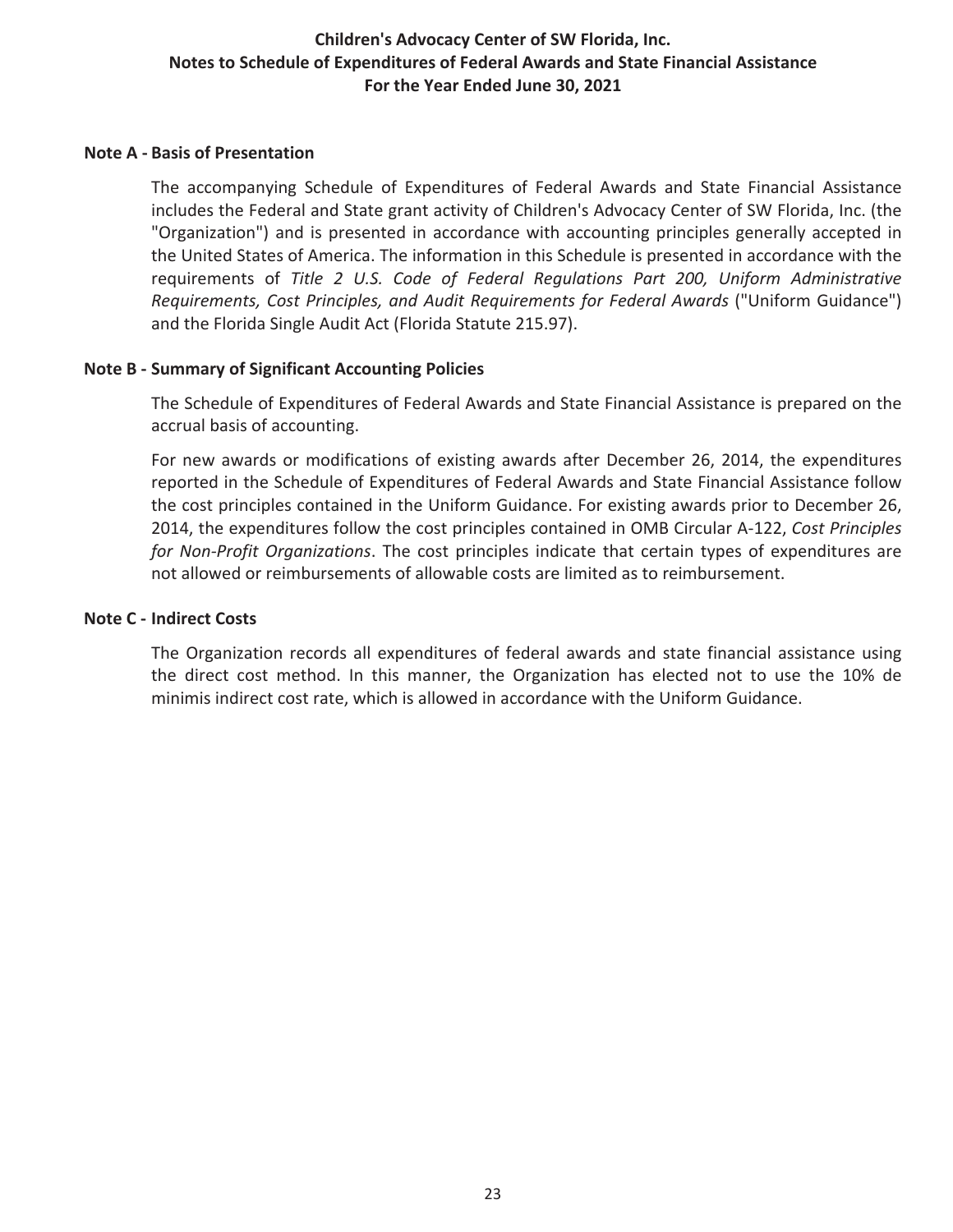

# INTEGRITY…..KNOWLEDGE…..SERVICE…..COMMITMENT®

### **Independent Auditor's Report on Internal Control Over Financial Reporting and On Compliance and Other Matters Based on An Audit of Financial Statements Performed in Accordance with Government Auditing Standards**

To the Board of Directors Children's Advocacy Center of SW Florida, Inc.

We have audited, in accordance with the auditing standards generally accepted in the United States of America and the standards applicable to financial audits contained in *Government Auditing Standards* issued by the Comptroller General of the United States, the financial statements of Children's Advocacy Center of SW Florida, Inc. (the "Organization", a non-profit organization), which comprise the statement of financial position as of June 30, 2021, and the related statements of activities and changes in net assets, functional expenses, and cash flows for the year then ended, and the related notes to the financial statements, and have issued our report thereon dated March 22, 2022.

### *Internal Control Over Financial Reporting*

In planning and performing our audit of the financial statements, we considered the Organization's internal control over financial reporting (internal control) to determine the audit procedures that are appropriate in the circumstances for the purpose of expressing our opinion on the financial statements, but not for the purpose of expressing an opinion on the effectiveness of the Organization's internal control. Accordingly, we do not express an opinion on the effectiveness of the Organization's internal control.

A *deficiency in internal control* exists when the design or operation of a control does not allow management or employees, in the normal course of performing their assigned functions, to prevent or detect and correct misstatements on a timely basis. A *material weakness* is a deficiency, or a combination of deficiencies, in internal control such that there is a reasonable possibility that a material misstatement of the Organization's financial statements will not be prevented, or detected and corrected on a timely basis. A *significant deficiency* is a deficiency, or a combination of deficiencies, in internal control that is less severe than a material weakness, yet important enough to merit attention by those charged with governance.

Our consideration of internal control was for the limited purpose described in the first paragraph of this section and was not designed to identify all deficiencies in internal control that might be material weaknesses or significant deficiencies and therefore, material weaknesses or significant deficiencies may exist that have not been identified. Given these limitations, during our audit we did not identify any deficiencies in internal control that we consider to be material weaknesses. However, material weaknesses may exist that have not been identified.

**1-855-STROEMER Ƈ www.stroemercpa.com**  14030 Metropolis Avenue, Suite 200, Fort Myers, FL 33912

**Fort Myers Ƈ Jacksonville\* Ƈ Miami Ƈ Naples\* Ƈ Orlando\* Ƈ Sanibel Ƈ Tampa\* Ƈ West Palm Beach\* \***

By Appointment Only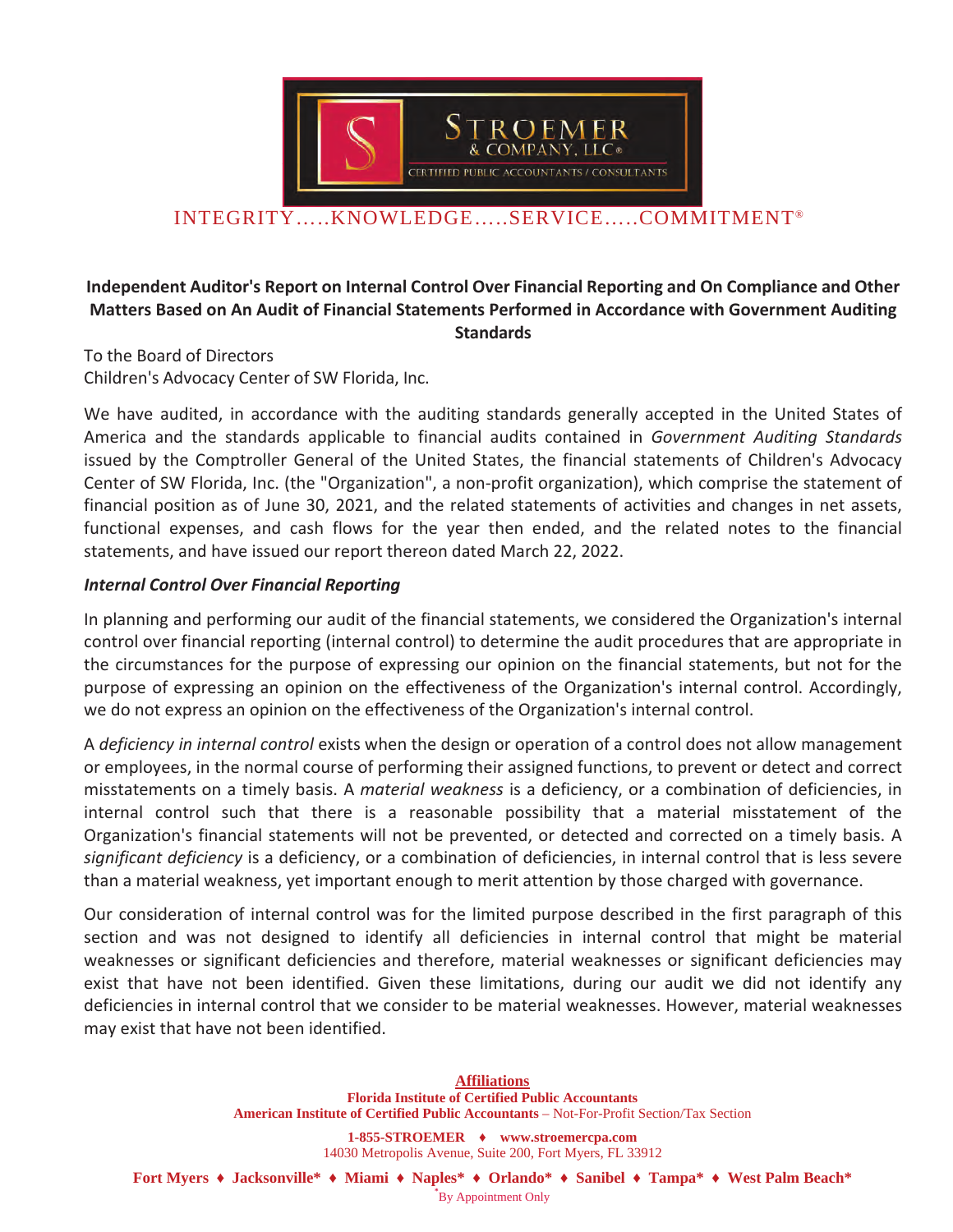## *Compliance and Other Matters*

As part of obtaining reasonable assurance about whether the Organization's financial statements are free from material misstatement, we performed tests of its compliance with certain provisions of laws, regulations, contracts, and grant agreements, noncompliance with which could have direct and material effect on the determination of financial statement amounts. However, providing an opinion on compliance with those provisions was not an objective of our audit, and accordingly, we do not express such an opinion. The results of our tests disclosed instances of noncompliance or other matters that are required to be reported under *Government Auditing Standards*.

## *Purpose of this Report*

The purpose of this report is solely to describe the scope of our testing of internal control and compliance and the results of that testing, and not to provide an opinion on the effectiveness of the Organization's internal control or on compliance. This report is an integral part of an audit performed in accordance with *Government Auditing Standards* in considering the Organization's internal control and compliance. Accordingly, this communication is not suitable for any other purpose.

DE: Corregue

Stroemer & Company, LLC Fort Myers, Florida March 22, 2022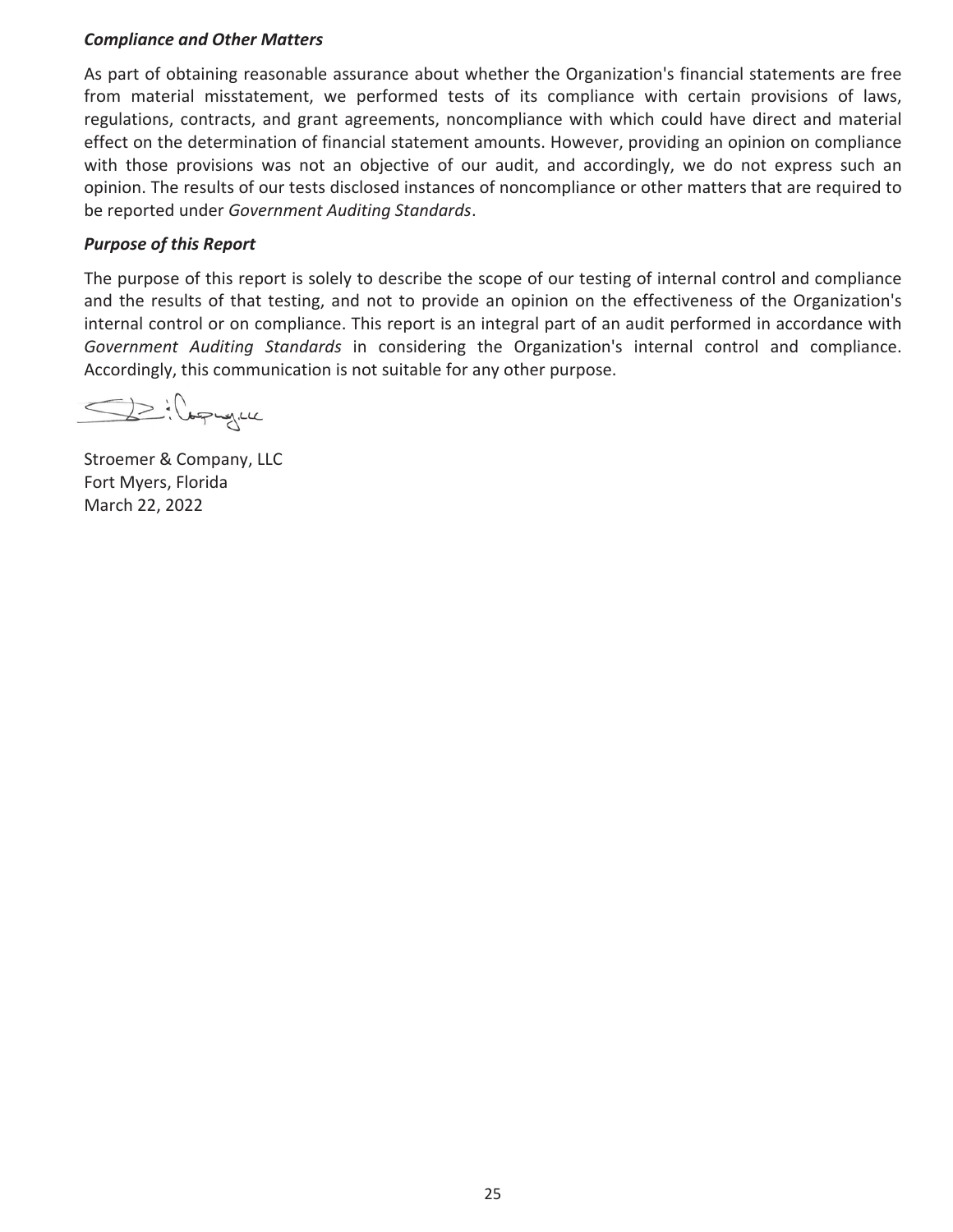

# INTEGRITY…..KNOWLEDGE…..SERVICE…..COMMITMENT®

## **Independent Auditor's Report on Compliance for Each Major Program and on Internal Control Over Compliance Required by the Uniform Guidance, The Florida Single Audit Act (Florida Statute 215.97) and Chapter 10.650 of the Rules of the Auditor General of the State of Florida**

To the Board of Directors Children's Advocacy Center of SW Florida, Inc.

## *Report on Compliance for Each Major Federal Program and State Project*

We have audited Children's Advocacy Center of SW Florida, Inc.'s (the "Organization" compliance with the types of compliance requirements described in the OMB Compliance Supplement that could have a direct and material effect on each of the Organization's major federal programs and state projects for the year ended June 30, 2021. The Organization's major federal programs and state projects are identified in the summary of auditor's results section of the accompanying schedule of findings and questioned costs.

### *Management's Responsibility*

Management is responsible for compliance with federal and state statutes, regulations, and the terms and conditions of its federal and state awards applicable to its federal programs and state projects.

## *Auditor's Responsibility*

Our responsibility is to express an opinion on compliance for each of the Organization's major federal programs and state projects based on our audit of the types of compliance requirements referred to above. We conducted our audit of compliance in accordance with auditing standards generally accepted in the United States of America; the standards applicable to financial audits contained in *Government Auditing Standards*, issued by the Comptroller General of the United States; the audit requirements of Title 2 U.S.*Code of Federal Regulations Part 200, Uniform Administrative Requirements, Cost Principles, and Audit Requirements for Federal Awards* ("Uniform Guidance"); the Florida Single Audit Act (Florida Statute 215.97) and Chapter 10.650 of the Rules of the Auditor General of the State of Florida; the Florida Single Audit Act (Florida Statute 215.97) and Chapter 10.650 of the Rules of the Auditor General of the State of Florida. Those standards and the Uniform Guidance require that we plan and perform the audit to obtain reasonable assurance about whether noncompliance with the type of compliance requirements referred to above that could have a direct and material effect on a major federal program or state project occurred. An audit includes examining, on a test basis, evidence about the Organization's compliance with those requirements and performing such other procedures as we considered necessary in the circumstances.

#### **Affiliations**

**Florida Institute of Certified Public Accountants American Institute of Certified Public Accountants** – Not-For-Profit Section/Tax Section

> **1-855-STROEMER Ƈ www.stroemercpa.com**  14030 Metropolis Avenue, Suite 200, Fort Myers, FL 33912

**Fort Myers Ƈ Jacksonville\* Ƈ Miami Ƈ Naples\* Ƈ Orlando\* Ƈ Sanibel Ƈ Tampa\* Ƈ West Palm Beach\* \***

By Appointment Only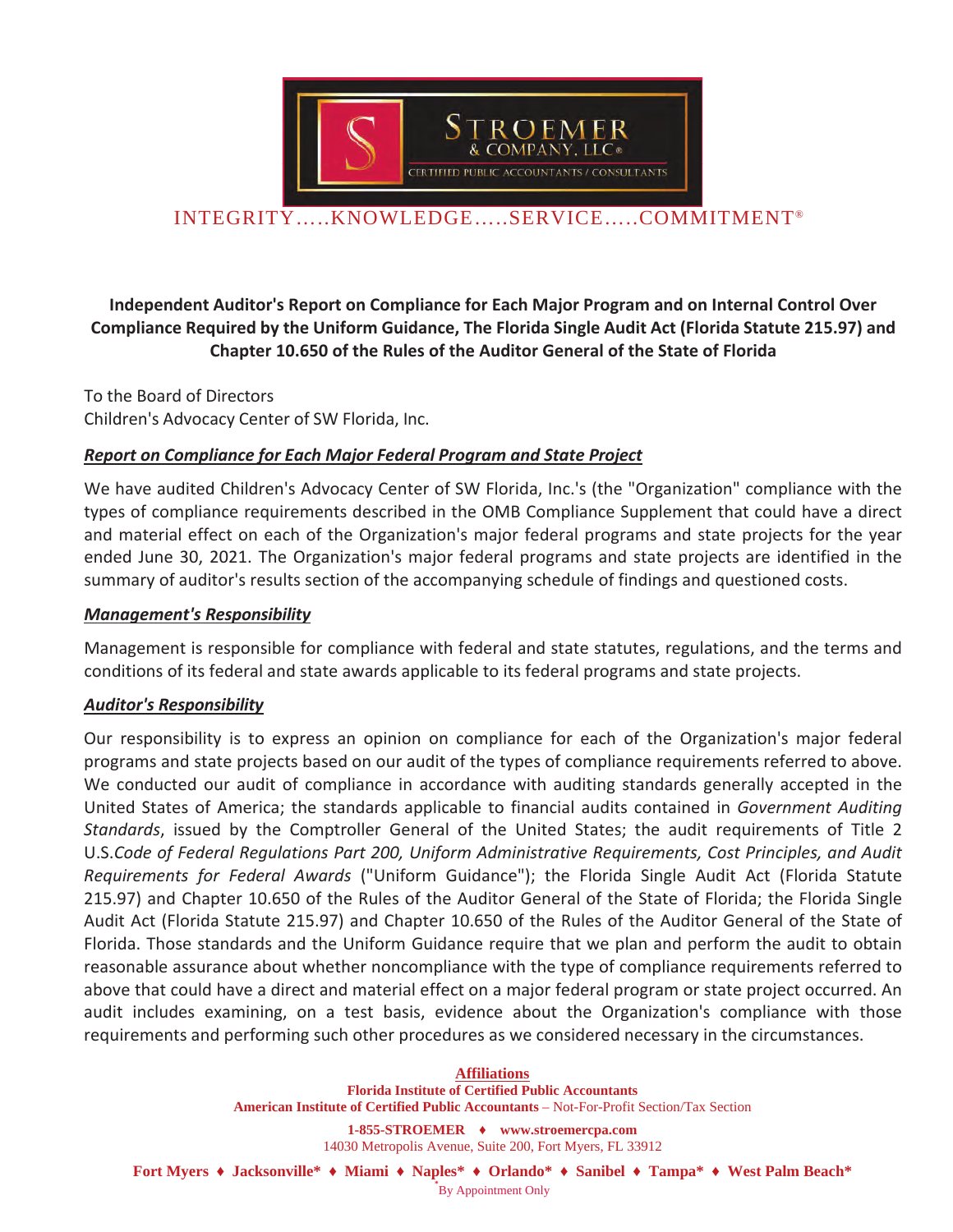We believe that our audit provides a reasonable basis for our opinion on compliance for each major Federal Programs And State Project. However, our audit does not provide a legal determination of the Organization's compliance

## *Opinion on Each Major Federal Program And State Project*

In our opinion, the Organization complied, in all material respects, with the types of compliance requirements referred to above that could have a direct and material effect on each of its major federal programs and state projects for the year ended June 30, 2021.

### *Report on Internal Control Over Compliance*

Management of Children's Advocacy Center of SW Florida, Inc. is responsible for establishing and maintaining effective internal control over compliance with the types of compliance requirements referred to above. In planning and performing our audit of compliance, we considered the Organization's internal control over compliance with the types of requirements that could have a direct and material effect on each major federal program and state project to determine the auditing procedures that are appropriate in the circumstances for the purpose of expressing an opinion on compliance for each major federal programs and state projects and to test and report on internal control over compliance in accordance with the Uniform Guidance, but not for the purpose of expressing an opinion on the effectiveness of internal control over compliance. Accordingly, we do not express an opinion on the effectiveness of the Organization's internal control over compliance.

A *deficiency in internal control over compliance* exists when the design or operation of a control over compliance does not allow management or employees, in the normal course of performing their assigned functions, to prevent, or detect and correct, noncompliance with a type of compliance requirement of a federal program or state project on a timely basis. A *material weakness in internal control over compliance* is a deficiency, or combination of deficiencies, in internal control over compliance, such that there is a reasonable possibility that material noncompliance with a type of compliance requirement of a federal program or state project will not be prevented, or detected and corrected, on a timely basis. A significant deficiency in internal control over compliance is a deficiency, or a combination of deficiencies, in internal control over compliance with a type of compliance requirement of a federal program or state project that is less severe than a material weakness in internal control over compliance, yet important enough to merit attention by those charged with governance.

Our consideration of internal control over compliance was for the limited purpose described in the first paragraph of this section and was not designed to identify all the deficiencies in internal control over compliance that might be material weaknesses or significant deficiencies. We did not identify any deficiencies in internal control over compliance that we consider to be material weaknesses. However, material weaknesses may exist that have not been identified.

The purpose of this report on internal control over compliance is solely to describe the scope of our testing of internal control over compliance and the results of that testing based on the requirements of the Uniform Guidance, The Florida Single Audit Act (Florida Statute 215.97) and Chapter 10.650 of the Rules of the Auditor General of the State of Florida. Accordingly, this report is not suitable for any other purpose.

DE: Corregue

Stroemer & Company, LLC Fort Myers, Florida March 22, 2022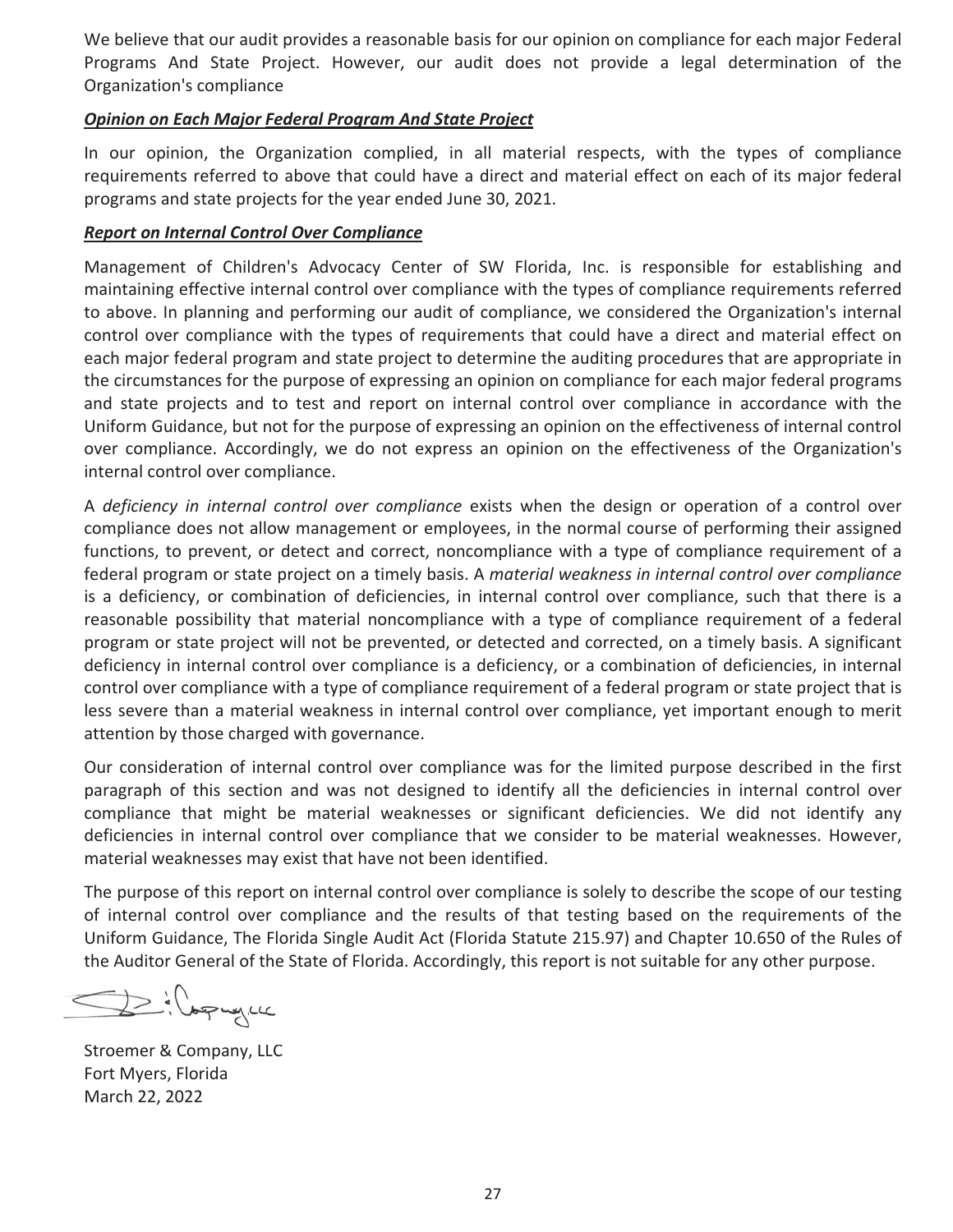## **Children's Advocacy Center of SW Florida, Inc. Schedule of Findings and Questioned CostsͲFederal Awards and State Financial Assistance For the Year Ended June 30, 2021**

## **Section I - Summary of Auditor's Results**

| <b>Financial Statements</b>                                                                                   |                                    |                                    |
|---------------------------------------------------------------------------------------------------------------|------------------------------------|------------------------------------|
| Type of auditor's report issued                                                                               |                                    | Unmodified                         |
| Internal control over financial reporting:                                                                    |                                    |                                    |
| Material weakness(es) identified?                                                                             |                                    | No                                 |
| Significant deficiency(ies) identified?                                                                       |                                    | None reported                      |
| Noncompliance material to financial statements noted?                                                         |                                    | No                                 |
| <b>Federal Awards</b>                                                                                         |                                    |                                    |
| Internal control over major programs:                                                                         |                                    |                                    |
| Material weakness(es) identified?                                                                             |                                    | No                                 |
| Significant deficiency(ies) identified?                                                                       |                                    | None reported                      |
| Type of auditor's report issued on compliance for major programs                                              |                                    | Unmodified                         |
| Any audit findings disclosed that are required to be reported in accordance<br>with 2 CFR Section 200.516(a)? |                                    | No                                 |
| Identification of major programs (Type A):                                                                    |                                    |                                    |
| CFDA Number(s)                                                                                                |                                    | Name of Federal Program or Cluster |
| 93.667                                                                                                        | <b>Social Services Block Grant</b> |                                    |
| Dollar Threshold used to distinguish between Type A and Type B programs?                                      |                                    | Threshold used was<br>\$750,000    |

Auditee qualified as low-risk auditee? Ves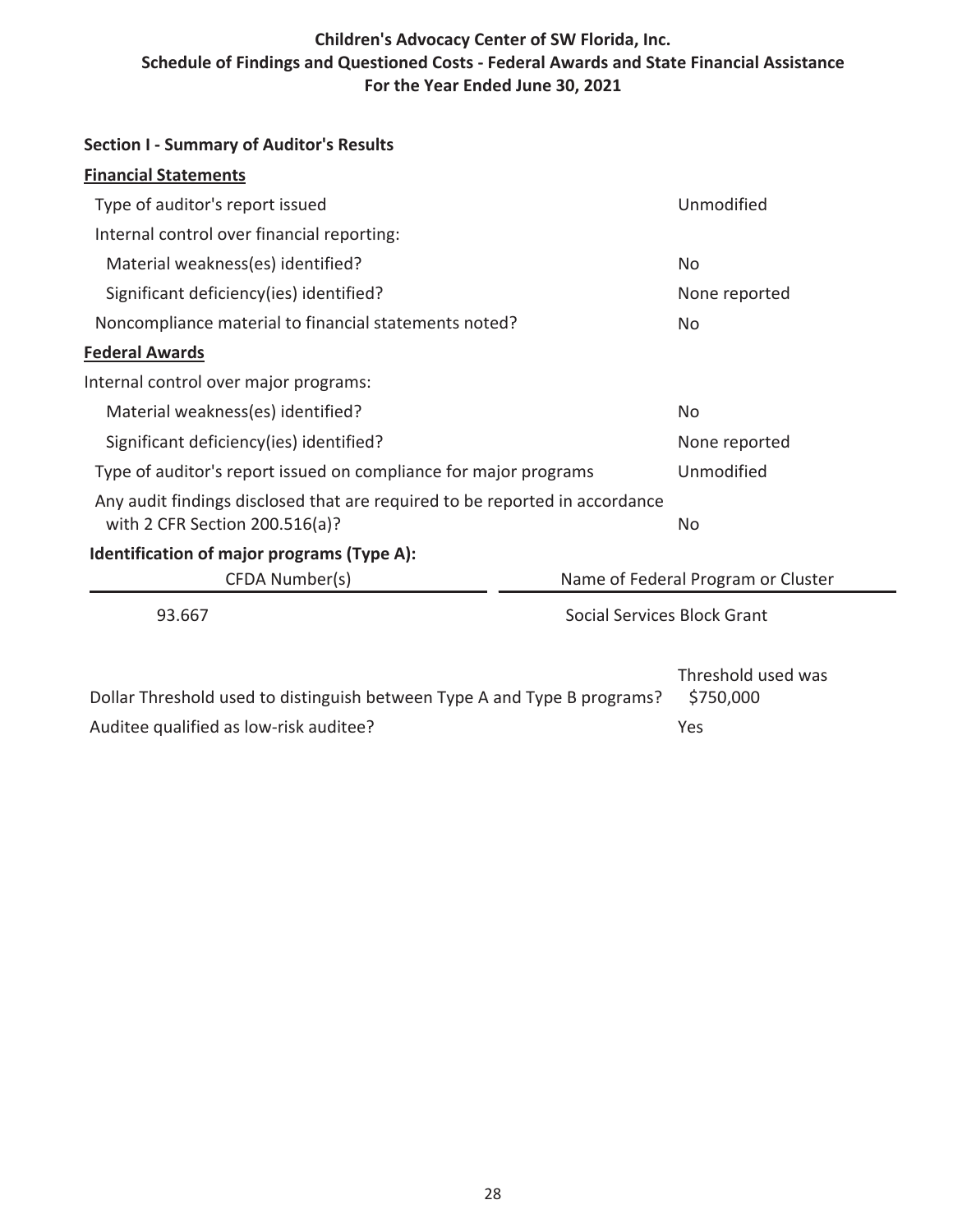## **State Financial Assistance**

| Internal control over major programs:                                                                                      |               |
|----------------------------------------------------------------------------------------------------------------------------|---------------|
| Material weakness(es) identified?                                                                                          | No.           |
| Significant deficiency(ies) identified?                                                                                    | None reported |
| Type of auditor's report issued on compliance for major programs                                                           | Unmodified    |
| Any audit findings disclosed that are required to be reported in accordance<br>with Rules of Auditor General 10.654(1)(g)? | No            |
| エル・フォリピー・エリー ファード・ファー ファー・ファー・ファー エー・エヌ あきし                                                                                |               |

## **Identification of major programs (Type A):**

| <b>CFDA</b> |                                                       |
|-------------|-------------------------------------------------------|
| Number(s)   | Name of Federal Program or Cluster                    |
| 64.006      | Medical Services for Abused and Neglected<br>Children |

|                                                                          | Threshold used was |
|--------------------------------------------------------------------------|--------------------|
| Dollar Threshold used to distinguish between Type A and Type B programs? | \$364,388          |

## **Section II - Financial Statement Findings**

There were no material weaknesses or instances of noncompliance related to the financial statements.

## **Section IIIͲFederal Award and State Financial Assistance Findings and Questioned Costs**

There were no audit findings related to federal awards required to be reported by 2 CFR Section 200.516(a).

There were no audit findings related to federal awards required to be reported by Rules of the Auditor General 10.654(1)(g).

## **Section IVͲStatus of Federal Awards and/or State Financial Assistance Prior Year Findings**

There were no findings related to prior year federal awards and/or state financial assistance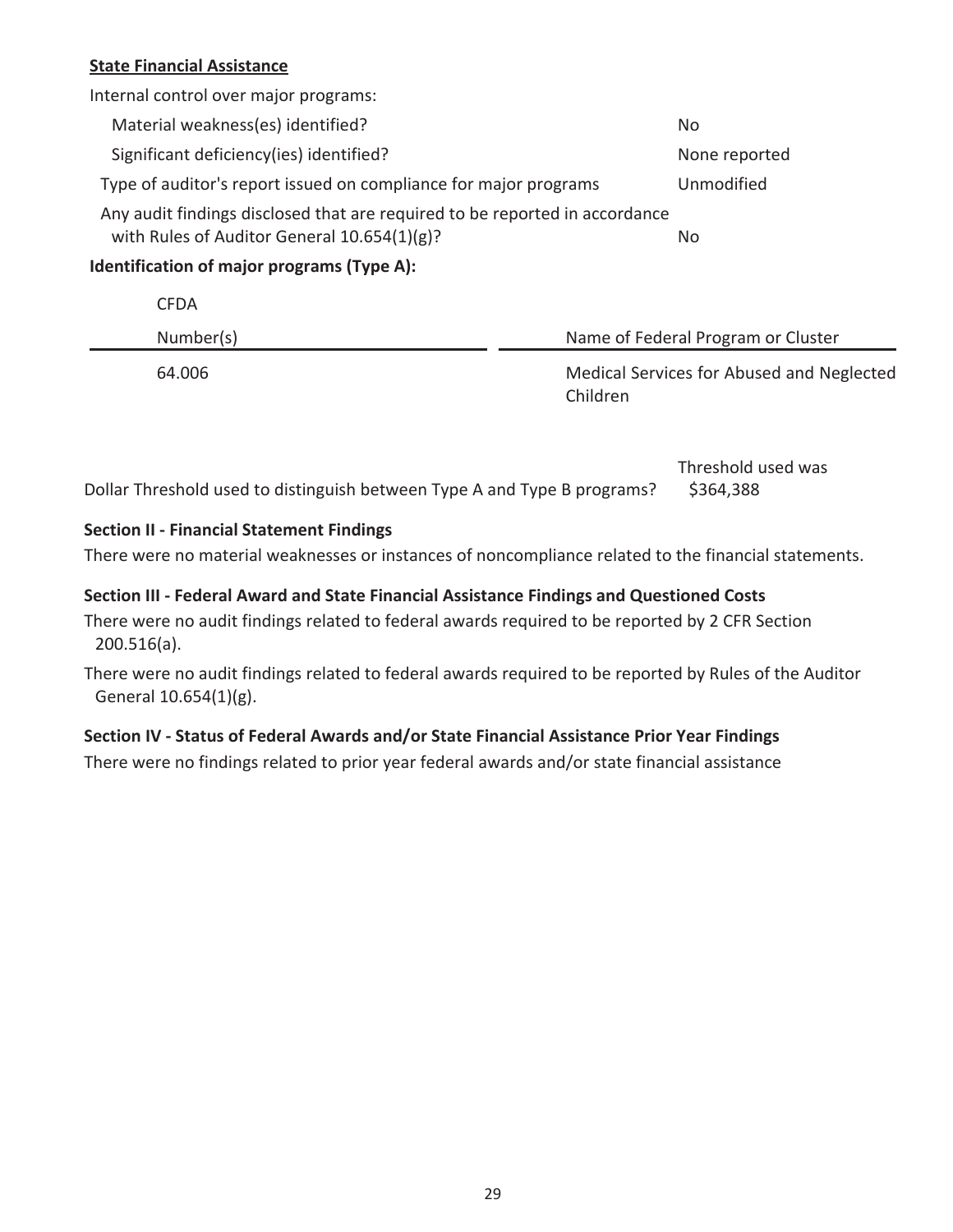

# INTEGRITY…..KNOWLEDGE…..SERVICE…..COMMITMENT®

### **Independent Auditor's Report to Management**

To the Board of Directors Children's Advocacy Center of SW Florida, Inc.

We have audited the financial statements of Children's Advocacy Center of SW Florida, Inc. (the "Organization", as of and for the fiscal year ended, June 30, 2021, and have issued our report thereon dated March 22, 2022.

We conducted our audit in accordance with auditing standards generally accepted in the United States of America; the standards applicable to financial audits contained in Government Auditing Standards, issued by the Comptroller General of the United States; the audit requirements of Title 2 U.S.*Code of Federal Regulations Part 200, Uniform Administrative Requirements, Cost Principles, and Audit Requirements for Federal Awards* ("Uniform Guidance"); the Florida Single Audit Act (Florida Statute 215.97); the Florida Single Audit Act (Florida Statute 215.97). We have issued our Independent Auditor's Report on Internal Control Over Financial Reporting and on Compliance and Other Matters Based on an Audit of Financial Statements Performed in Accordance with *Government Auditing Standards*, and our Independent Auditor's Report on Compliance for Each Major Program and on Internal Control Over Compliance Required by the Uniform Guidance, The Florida Single Audit Act (Florida Statute 215.97) and Chapter 10.650 of the Rules of the Auditor General of the State of Florida, and Schedule of Findings and Questioned Costs Federal Awards and State Financial Assistance, and the disclosures in those reports and schedule, which are dated March 22, 2022, should be considered in conjunction with this management letter.

Additionally, our audit was conducted in accordance with Chapter 10.650 of the Rules of the Auditor General of the State of Florida, which requires disclosure in the management letter of violations of provisions of contracts or grant agreements, or abuse, that have an effect on the financial statements or state project amounts that is less than material but more than inconsequential. In addition, for matters that have an inconsequential effect on the financial statements or state project amounts, considering both quantitative and qualitative factors, the following may be reported based on professional judgment: (l) violations of provisions of contracts or grant agreements, fraud, illegal acts, or abuse, that have occurred, or are likely to have occurred, (2) deficiencies in internal control that are not significant deficiencies. In connection with our audit, the following matters are required to be disclosed:

### *Prior year comments that continue to apply:*

None

**Affiliations Florida Institute of Certified Public Accountants American Institute of Certified Public Accountants** – Not-For-Profit Section/Tax Section

**1-855-STROEMER Ƈ www.stroemercpa.com**  14030 Metropolis Avenue, Suite 200, Fort Myers, FL 33912

**Fort Myers Ƈ Jacksonville\* Ƈ Miami Ƈ Naples\* Ƈ Orlando\* Ƈ Sanibel Ƈ Tampa\* Ƈ West Palm Beach\* \***

By Appointment Only